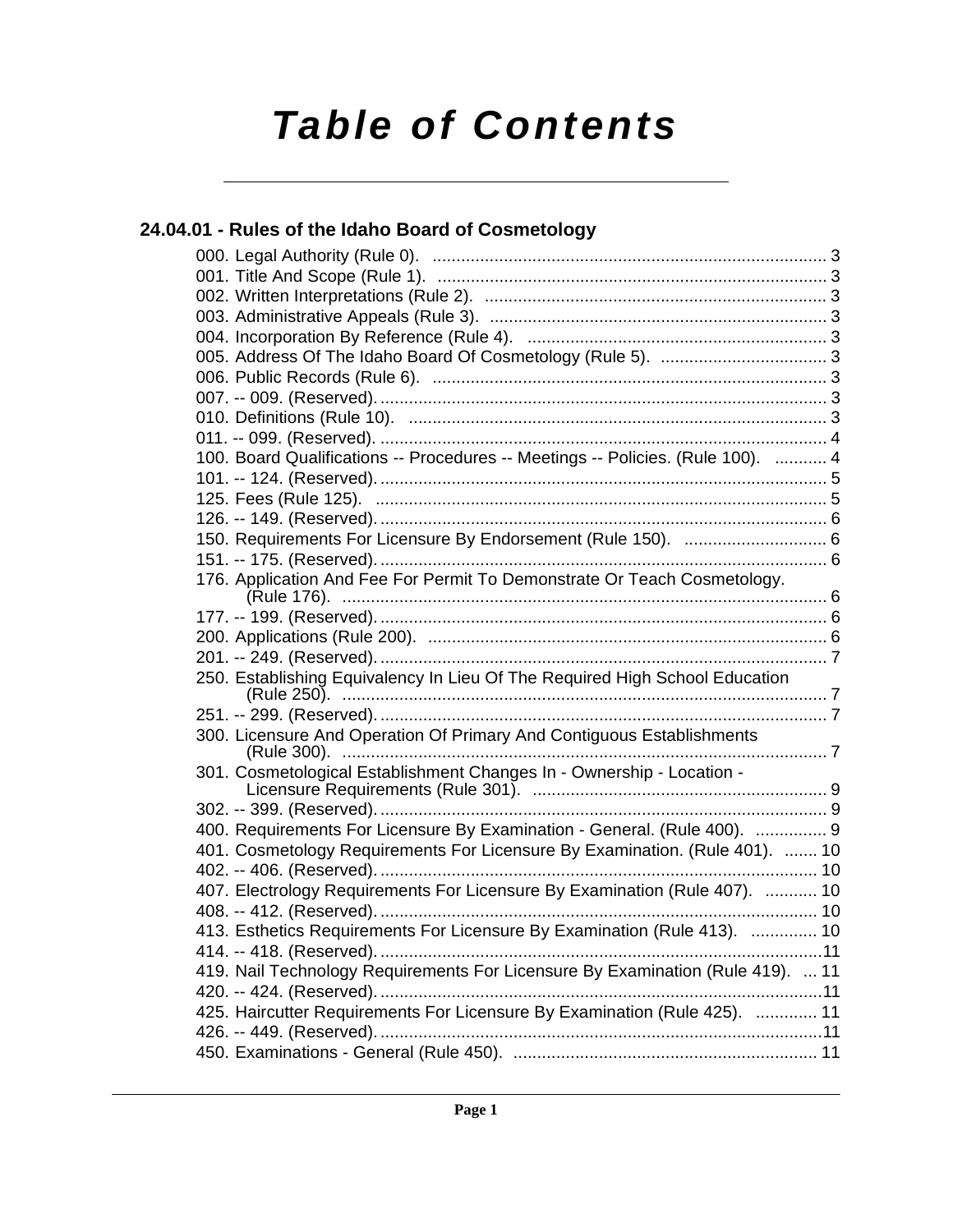### Table of Contents (cont'd)

| 540. Cosmetological School Changes In - Ownership - Location - Licensure    |  |
|-----------------------------------------------------------------------------|--|
|                                                                             |  |
|                                                                             |  |
| 550. Rules For Cosmetology Schools Approved To Teach Electrology            |  |
|                                                                             |  |
|                                                                             |  |
| 560. Rules For Cosmetology Schools Teaching Esthetics (Rule 560).  15       |  |
|                                                                             |  |
| 570. Rules For Cosmetology Schools Teaching Nail Technology (Rule 570).  15 |  |
|                                                                             |  |
| 575. Rules For Cosmetology Schools Teaching Haircutting (Rule 575).  16     |  |
|                                                                             |  |
|                                                                             |  |
|                                                                             |  |
| 700. Cosmetology -- Electrology, Esthetics, And Nail Technology Apprentice  |  |
|                                                                             |  |
|                                                                             |  |
|                                                                             |  |
|                                                                             |  |
|                                                                             |  |
|                                                                             |  |
|                                                                             |  |
|                                                                             |  |
|                                                                             |  |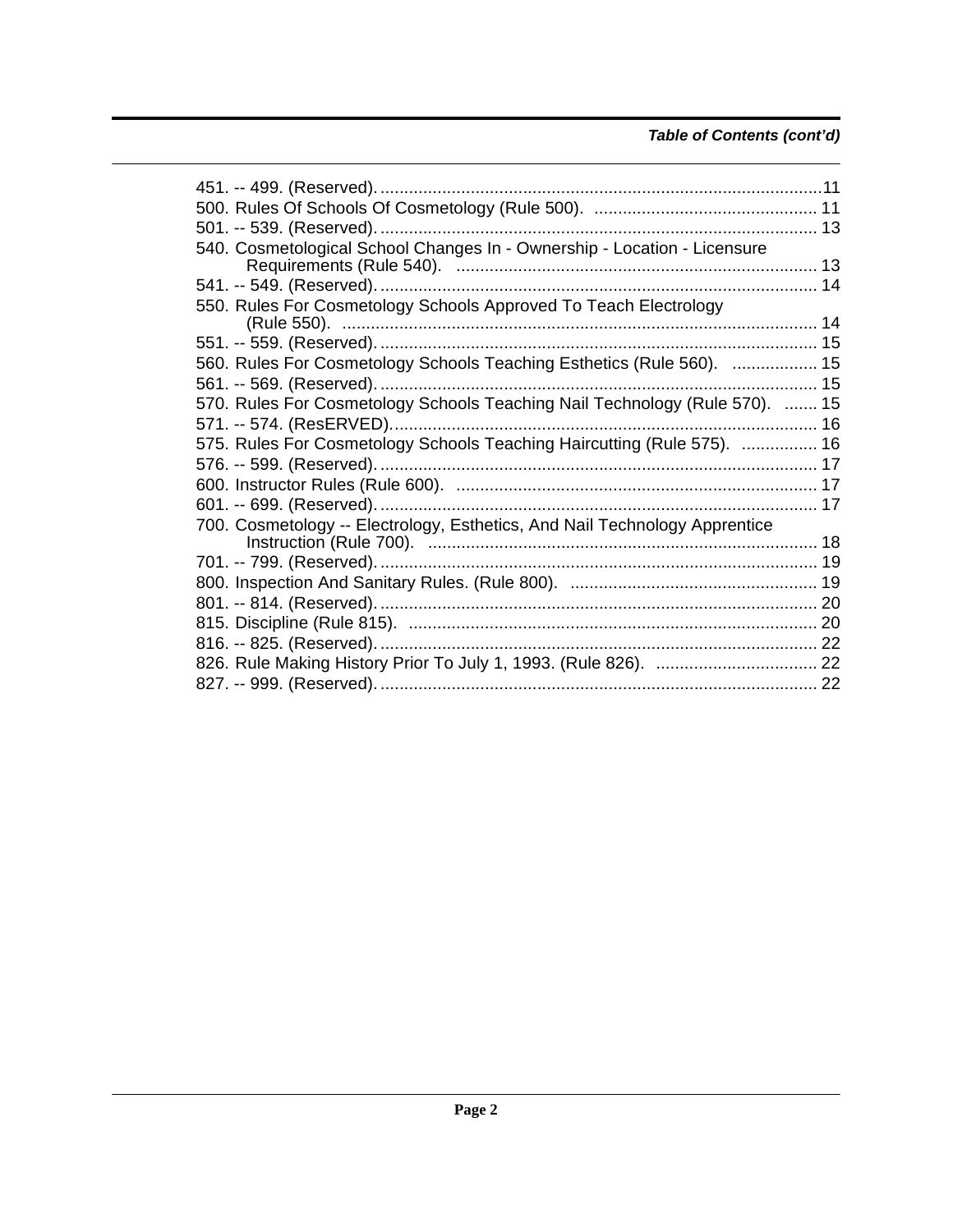#### **IDAPA 24 TITLE 04 CHAPTER 01**

#### **24.04.01 - RULES OF THE IDAHO BOARD OF COSMETOLOGY**

#### <span id="page-2-1"></span><span id="page-2-0"></span>**000. LEGAL AUTHORITY (RULE 0).**

These rules are hereby prescribed and established pursuant to the authority vested in the Idaho Board of Cosmetology by the provisions of Section 54-821, Idaho Code.  $(7-1-97)$ 

#### <span id="page-2-2"></span>**001. TITLE AND SCOPE (RULE 1).**

These rules shall be cited as IDAPA 24.04.01, "Rules of the Idaho Board of Cosmetology." (7-1-97)

#### <span id="page-2-3"></span>**002. WRITTEN INTERPRETATIONS (RULE 2).**

The Board may have written statements that pertain to the interpretation of the rules of this chapter. Such interpretations, if any, are available for public inspection and copying at cost in the main office of the Bureau of Occupational Licenses. (3-8-02)

#### <span id="page-2-4"></span>**003. ADMINISTRATIVE APPEALS (RULE 3).**

Administrative appeals shall be governed by the Administrative Procedure Act, Title 67, Chapter 52, Idaho Code. (3-8-02)

#### <span id="page-2-5"></span>**004. INCORPORATION BY REFERENCE (RULE 4).**

These rules do not incorporate by reference any document other than those sections of Idaho Code so referenced. (3-8-02)

#### <span id="page-2-10"></span><span id="page-2-6"></span>**005. ADDRESS OF THE IDAHO BOARD OF COSMETOLOGY (RULE 5).**

[The office of the Board of Cosmetology is located within the Bureau of Occupational Licenses, Owyhee Plaza, 1109](mailto:cos@ibol.idaho.gov)  Main Street, Suite 220, Boise, Idaho 83702. The phone number of the Board is (208) 334-3233. The Board's FAX number is (208) 334-3945. The Board's e-mail address is cos@ibol.idaho.gov. The Board's official web site is at www.ibol.idaho.gov/cos.htm. (3-19-07) www.ibol.idaho.gov/cos.htm.

#### <span id="page-2-7"></span>**006. PUBLIC RECORDS (RULE 6).**

The records associated with the Board of Cosmetology are subject to the provisions of the Idaho Public Records Act, Title 9, Chapter 3, Idaho Code. (3-8-02)

#### <span id="page-2-8"></span>**007. -- 009. (RESERVED).**

#### <span id="page-2-14"></span><span id="page-2-9"></span>**010. DEFINITIONS (RULE 10).**

| These rules expressly adopt all definitions set forth in Section 54-802, Idaho Code, in addition to the following: |  |  |  |  |
|--------------------------------------------------------------------------------------------------------------------|--|--|--|--|
|                                                                                                                    |  |  |  |  |
|                                                                                                                    |  |  |  |  |

 $(3-30-01)$ 

<span id="page-2-16"></span><span id="page-2-11"></span>

| - 01. | Gender. Any reference to a gender shall mean both masculine and feminine.                          | $(7-1-97)$ |
|-------|----------------------------------------------------------------------------------------------------|------------|
| - 02. | <b>Board.</b> The Idaho Board of Cosmetology as prescribed in Section 54-802, Idaho Code. (7-1-97) |            |

**03. Bureau**. The Bureau of Occupational Licenses, as prescribed in Section 54-828 and Section 67- 2602, Idaho Code. (3-8-02)

**04. Chief**. The Bureau Chief of the Bureau of Occupational Licenses as established by Section 67- 2602, Idaho Code. (7-1-97)

<span id="page-2-15"></span><span id="page-2-13"></span><span id="page-2-12"></span>

| 05. | <b>Current License.</b> An unexpired license in good standing. | $(7-1-97)$ |
|-----|----------------------------------------------------------------|------------|
|-----|----------------------------------------------------------------|------------|

<span id="page-2-17"></span>**06.** Establishment. A licensed cosmetological establishment. (7-1-97)

**07. Record of Instruction**. The final documentation of total hours and operations completed by a hat is maintained by a school or, in the case of an apprentice, the instructor. (3-30-01) student that is maintained by a school or, in the case of an apprentice, the instructor.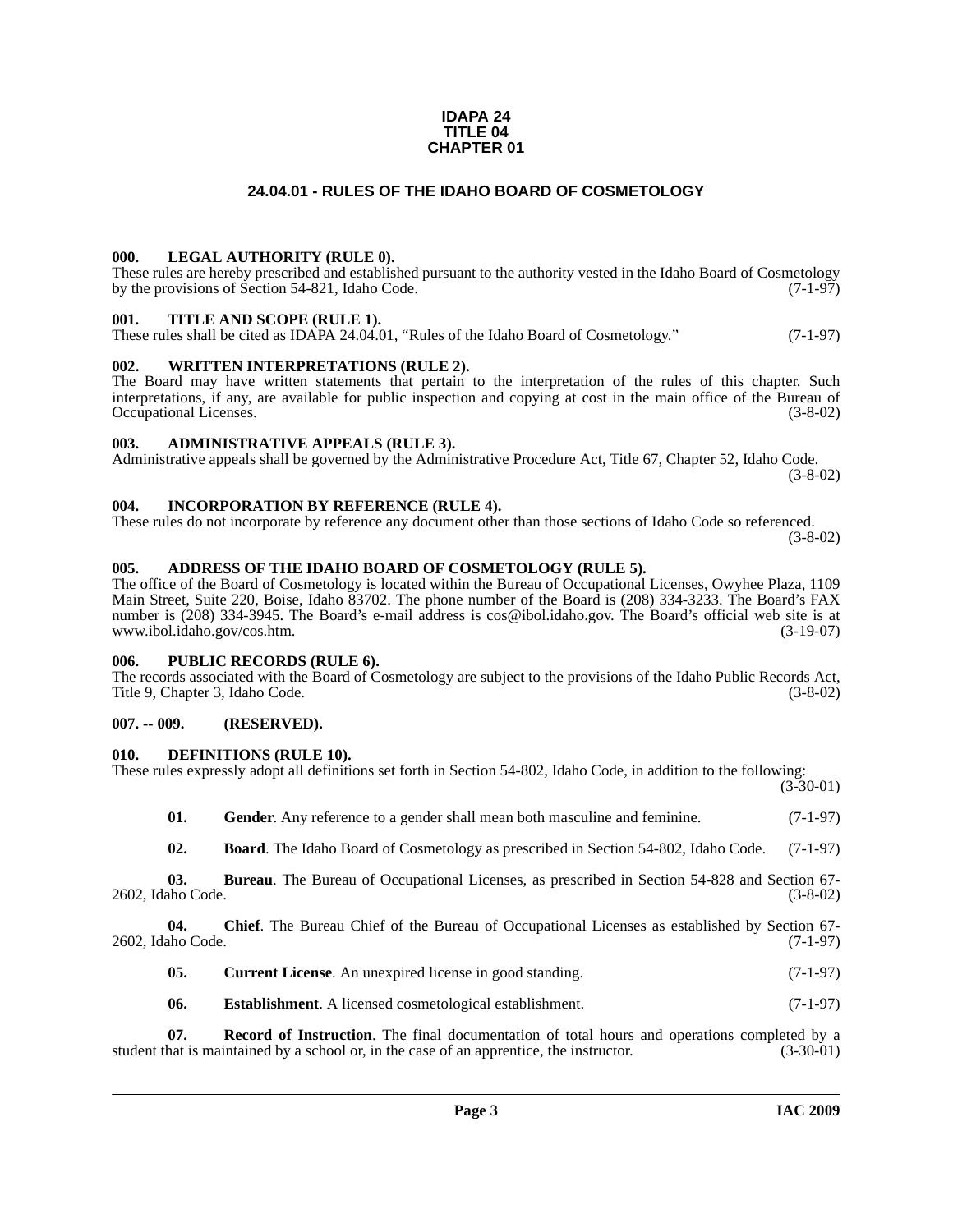**08. Certificate of Graduation**. A signed, notarized statement from a school or, in the case of an apprentice, the instructor, which indicates that the student has fulfilled all requirements of that school or apprenticeship and is eligible for examination. (7-1-97)

<span id="page-3-11"></span><span id="page-3-10"></span><span id="page-3-4"></span>

| - 09. | <b>Rules.</b> The rules of the Board.            | $(7-1-97)$ |
|-------|--------------------------------------------------|------------|
|       | <b>School.</b> A licensed school of cosmetology. | $(7-1-97)$ |

<span id="page-3-12"></span>**11. School of Electrology**. A licensed school of cosmetology approved to teach electrology. (3-30-01)

<span id="page-3-8"></span><span id="page-3-5"></span>**12. Endorsement Certification**. In accordance with Section 54-812, Idaho Code. (7-1-97)

**13. Hospital Grade**. Hospital grade means a disinfecting agent registered by the Environmental Protection Agency as an effective germicidal/bactericidal, fungicidal, and virucidal disinfectant or any other equivalent agent that effectively frees instruments from infectious or otherwise harmful microorganisms. Such agents must be used in accordance with the manufacturer's instructions. (3-19-07) must be used in accordance with the manufacturer's instructions.

<span id="page-3-7"></span>**14. First-Aid Kit**. First-aid kit means a packaged and identifiable assortment of medical supplies, including adhesive bandages, skin antiseptic, disposable gloves, and gauze, which may be used for cleaning and protecting blood spills and other minor emergency traumas of the human body.

<span id="page-3-9"></span>**15. Patron**. Patron means any person who receives the services of anyone licensed or otherwise by the provisions of Chapter 8, Title 54, Idaho Code. (3-19-07) regulated by the provisions of Chapter 8, Title 54, Idaho Code.

<span id="page-3-6"></span>**16. Examination**. The examination approved by the board is the National Interstate Council of State Boards of Cosmetology examination. The examination shall consist of practical examination, theory examination and jurisprudence examination. (4-2-08)

#### <span id="page-3-0"></span>**011. -- 099. (RESERVED).**

#### <span id="page-3-1"></span>**100. BOARD QUALIFICATIONS -- PROCEDURES -- MEETINGS -- POLICIES. (RULE 100).**

#### <span id="page-3-3"></span><span id="page-3-2"></span>**01. Board Member Qualifications**. (3-19-07)

**a.** The Cosmetology Board member shall meet the requirements set forth in Section 54-829, Idaho Code. (3-19-07)

**b.** Cosmetology school representative: To be eligible for appointment to the Cosmetology Board the individual must: (7-1-97)

- i. Currently hold a license as a cosmetologist in this state; and (7-1-97)
- ii. For the three (3) years immediately preceding appointment meet the following requirements: (7-1-97)
- (1) Monetary interest in school ownership; and (7-1-97)
- (2) Actively involved in school management. (7-1-97)
- **c.** Electrologist Board member qualification requirements -- the Electrology Board member shall: (3-30-01)
- i. Be at least twenty-five  $(25)$  years of age; and  $(7-1-97)$
- ii. Be a resident of this state for at least five (5) years prior to appointment; and (7-1-97)
- iii. Have been engaged in the practice of electrology for at least three (3) years immediately preceding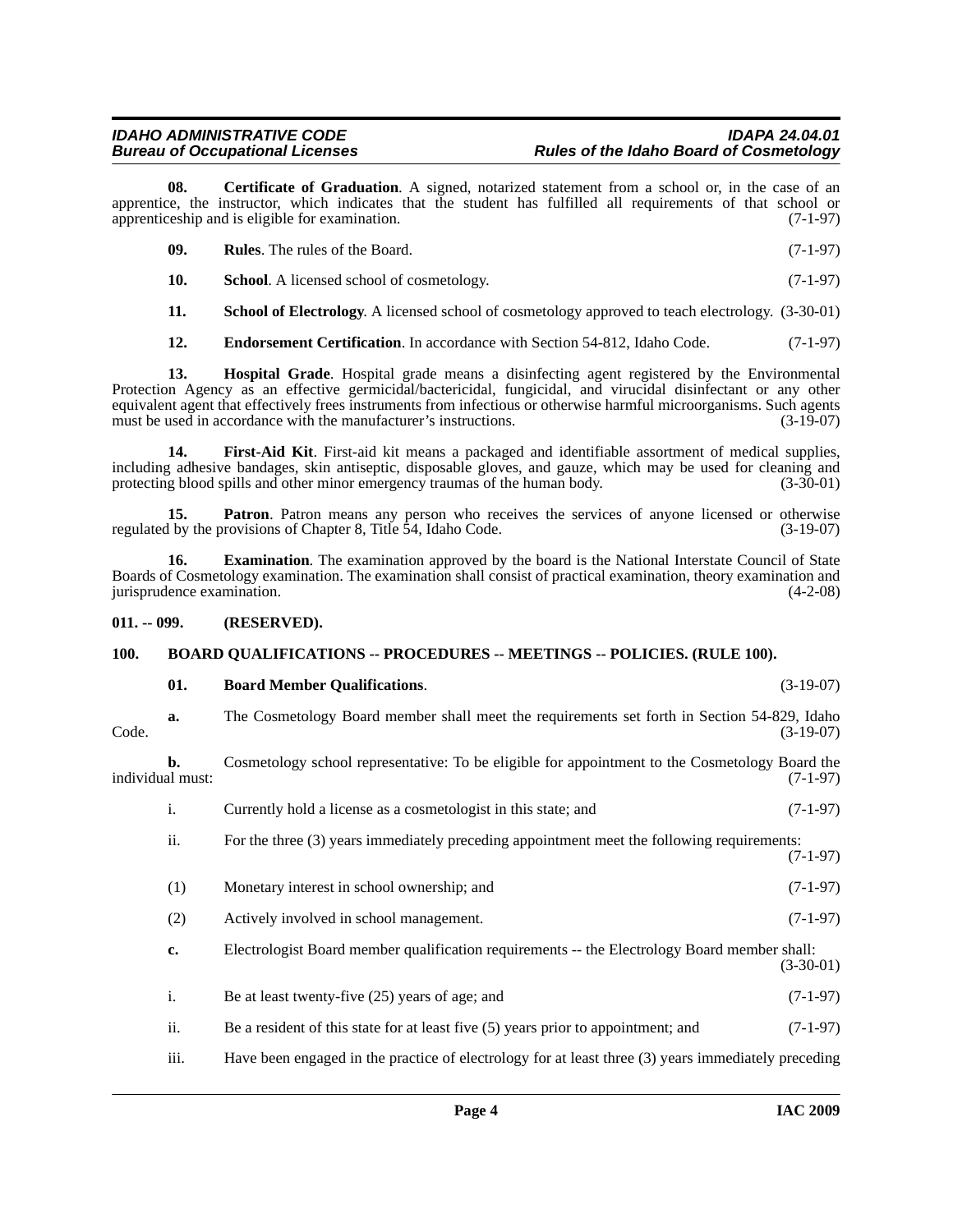<span id="page-4-5"></span><span id="page-4-4"></span><span id="page-4-2"></span><span id="page-4-1"></span><span id="page-4-0"></span>

|               | appointment; and               |                                                                                                                                         | $(3-30-01)$ |
|---------------|--------------------------------|-----------------------------------------------------------------------------------------------------------------------------------------|-------------|
|               | iv.                            | Be a licensed electrologist under the provisions of this act.                                                                           | $(3-30-01)$ |
|               | 02.                            | <b>Board Meetings - Dates - Places.</b>                                                                                                 | $(7-1-97)$  |
|               | a.                             | The Board shall meet at least three (3) times a year in regular session beginning on the first Monday<br>of February, June and October. | (7-1-97)    |
|               | b.                             | Board meetings will be held in Boise, Idaho, at the Bureau.                                                                             | $(7-1-97)$  |
|               | c.<br>a majority of the Board. | Dates and places of board meetings may be changed and other meetings scheduled by the action of                                         | $(7-1-97)$  |
| $101. - 124.$ |                                | (RESERVED).                                                                                                                             |             |
| 125.          |                                | FEES (RULE 125).<br>Fees are established in accord with Section 54-818, Idaho Code, as follows:                                         | $(7-1-97)$  |
|               | 01.                            | <b>Original Permits, Licenses, and Annual Renewals.</b>                                                                                 | $(3-30-01)$ |
|               | a.                             | Cosmetological establishment, original license - Fifty dollars (\$50).                                                                  | $(3-30-01)$ |
|               | b.                             | Cosmetological establishment, annual renewals - Thirty-five dollars (\$35).                                                             | $(3-18-99)$ |
|               | c.                             | Retail cosmetics Dealer, original license - Fifty dollars (\$50).                                                                       | $(3-30-01)$ |
|               | d.                             | Retail cosmetics dealer, annual renewals - Thirty-five dollars (\$35).                                                                  | $(3-18-99)$ |
|               | е.                             | Makeover or glamour photography business, original license - Fifty dollars (\$50).                                                      | $(3-30-01)$ |
|               | f.                             | Makeover or glamour photography business, annual renewals - Thirty-five dollars (\$35). (3-18-99)                                       |             |
|               | g.                             | Domestic school of cosmetology, original license - Five hundred dollars (\$500).                                                        | $(3-30-01)$ |
|               | h.                             | Domestic school of cosmetology, annual renewals - One hundred fifty dollars (\$150).                                                    | $(7-1-97)$  |
|               | i.                             | Registered cosmetologist, original license/annual renewals - Twenty dollars (\$20).                                                     | $(4-9-09)$  |
|               | j.                             | Nail technician, original license/annual renewals - Twenty dollars (\$20).                                                              | $(4-9-09)$  |
|               | k.                             | Apprentice, original license (no renewal fees required) - Twenty dollars (\$20).                                                        | $(7-1-97)$  |
|               | l.                             | Instructor, original license/annual renewals - Twenty-five dollars (\$25).                                                              | $(4-9-09)$  |
|               | m.                             | Electrologist, original license/annual renewals - Twenty dollars (\$20).                                                                | $(4-9-09)$  |
|               | n.                             | Esthetician, original license/annual renewals - Twenty dollars (\$20).                                                                  | $(4-9-09)$  |
|               | 0.                             | Haircutter, original license/annual renewals - Twenty dollars (\$20).                                                                   | $(4-9-09)$  |
|               | р.                             | Endorsement fee - One hundred dollars (\$100).                                                                                          | $(3-30-01)$ |
|               | q.                             | Temporary permit to demonstrate and teach - Ten dollars (\$10).                                                                         | $(3-30-01)$ |
|               | ΛΛ                             |                                                                                                                                         |             |

<span id="page-4-3"></span>**02. Examination Fees**. The fee for those examinations administered by a third party administrator shall be that fee determined by the administrator and shall be paid directly to the administrator by the applicant.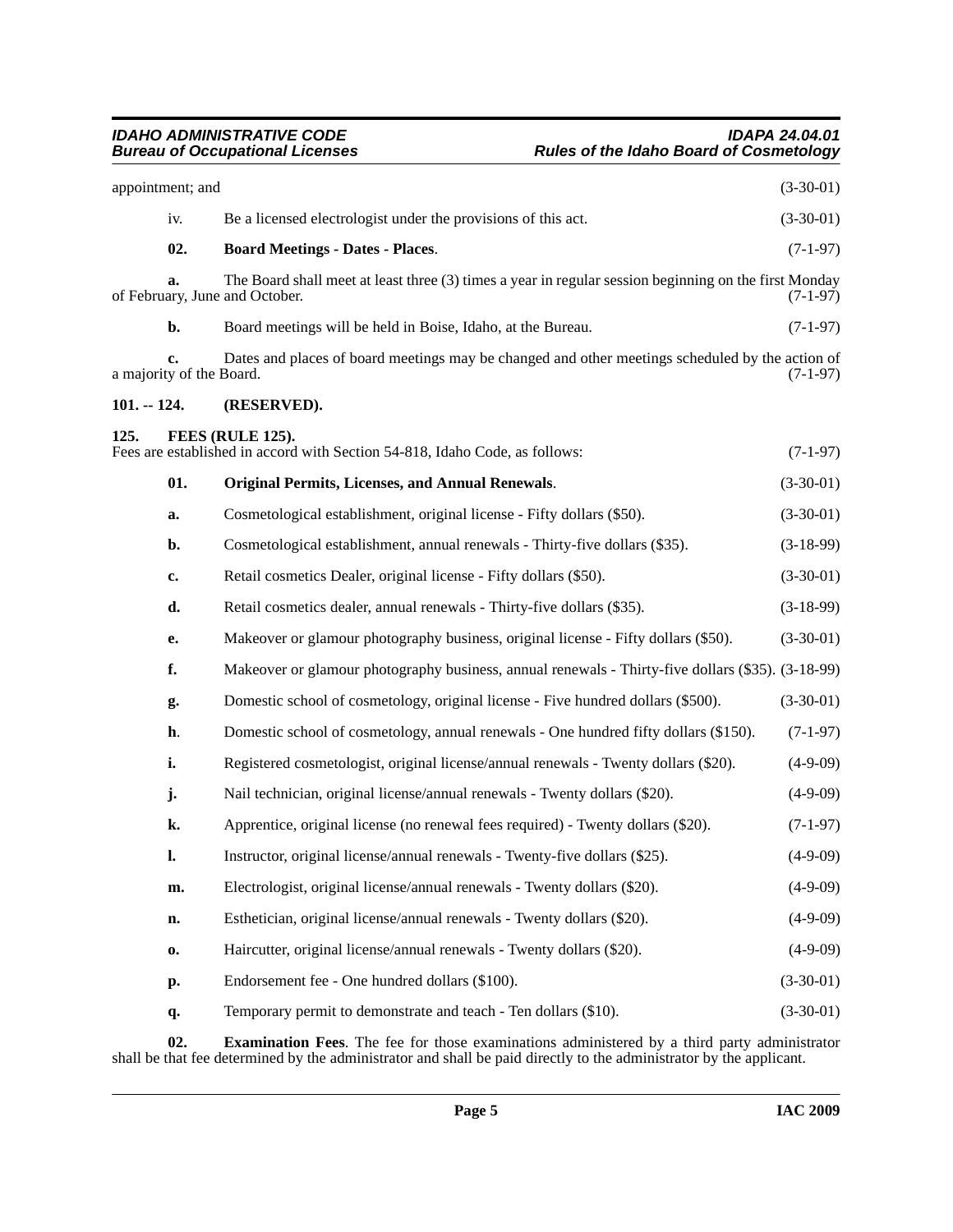(4-9-09)

#### <span id="page-5-14"></span><span id="page-5-13"></span><span id="page-5-12"></span>**03. Fees Shall Not Be Prorated or Returnable**. Fees shall not be prorated or returnable. (7-1-97)

#### <span id="page-5-0"></span>**126. -- 149. (RESERVED).**

#### <span id="page-5-1"></span>**150. REQUIREMENTS FOR LICENSURE BY ENDORSEMENT (RULE 150).**

**01. Filing Application**. Applicants for license by endorsement under the provisions of Section 54-812, Idaho Code, shall file an application on forms provided by the Board; and (7-1-97)

**a.** Furnish proof of current license in another state, territory, possession or country, having ents equal to the requirements of Idaho: or requirements equal to the requirements of Idaho; or

**b.** Document by sworn affidavit attesting to having worked in a cosmetology establishment for three (3) years of practical experience under licensure within the five (5) years immediately preceding application.

(3-30-01)

<span id="page-5-11"></span>**02. Certification of Licensure**. Certification of licensure must be completed and submitted directly to the Board by the licensing agency of the other state, territory, possession or country, and filed in the office of the Board with the application for license and required fee. (3-8-02)

<span id="page-5-9"></span>**03.** Application Must Be Accompanied by Proof of Meeting Educational Requirements. Application for license by endorsement must be accompanied by proof of the applicant having met the educational requirements as set forth in Section 54-805, Idaho Code. (3-30-01)

<span id="page-5-15"></span>**04.** Submit Proof of Birth. Endorsement applicants must furnish a copy of their birth certificate or eptable proof of birth. (7-1-97) other acceptable proof of birth.

<span id="page-5-8"></span>**05. Application Must Be Accompanied by Endorsement Fee and Original License Fee**. Applications for license by endorsement must be accompanied by the endorsement fee and the original license fee. If the Board finds that the applicant is ineligible for license by endorsement, but is eligible for license by examination, the endorsement fee shall be utilized as the examination fee, and the applicant permitted to take the examination.

(3-30-01)

#### <span id="page-5-2"></span>**151. -- 175. (RESERVED).**

#### <span id="page-5-6"></span><span id="page-5-3"></span>**176. APPLICATION AND FEE FOR PERMIT TO DEMONSTRATE OR TEACH COSMETOLOGY. (RULE 176).**

Application and fee for permit to demonstrate or teach cosmetology shall be made by the sponsoring agent on forms furnished by the Board and must be received in that office at least seven (7) days prior to the date of demonstration or instruction. The applicant shall include the name, address, license number, and the state, territory, possession, or country of licensure, and a ten dollar (\$10) fee for each person who shall demonstrate or instruct. The permit fee shall not be required for those persons holding a current personal Idaho license issued by the Board. Said demonstration or instruction shall not commence until the permit is received by the applicant. The permit shall be available for inspection by the Board or its agent at the location of said demonstration or instruction. The applicant shall be required to inform each person of the sanitary rules for shops and schools prior to said demonstration, or instruction.

(3-8-02)

#### <span id="page-5-4"></span>**177. -- 199. (RESERVED).**

#### <span id="page-5-10"></span><span id="page-5-5"></span>**200. APPLICATIONS (RULE 200).**

**01. Application for License by Examination**. Application for license by examination shall be made furnished by the Board. (3-8-02) on forms furnished by the Board.

<span id="page-5-7"></span>**a.** Applicant. Each applicant for licensure by examination shall be required to submit to the Board an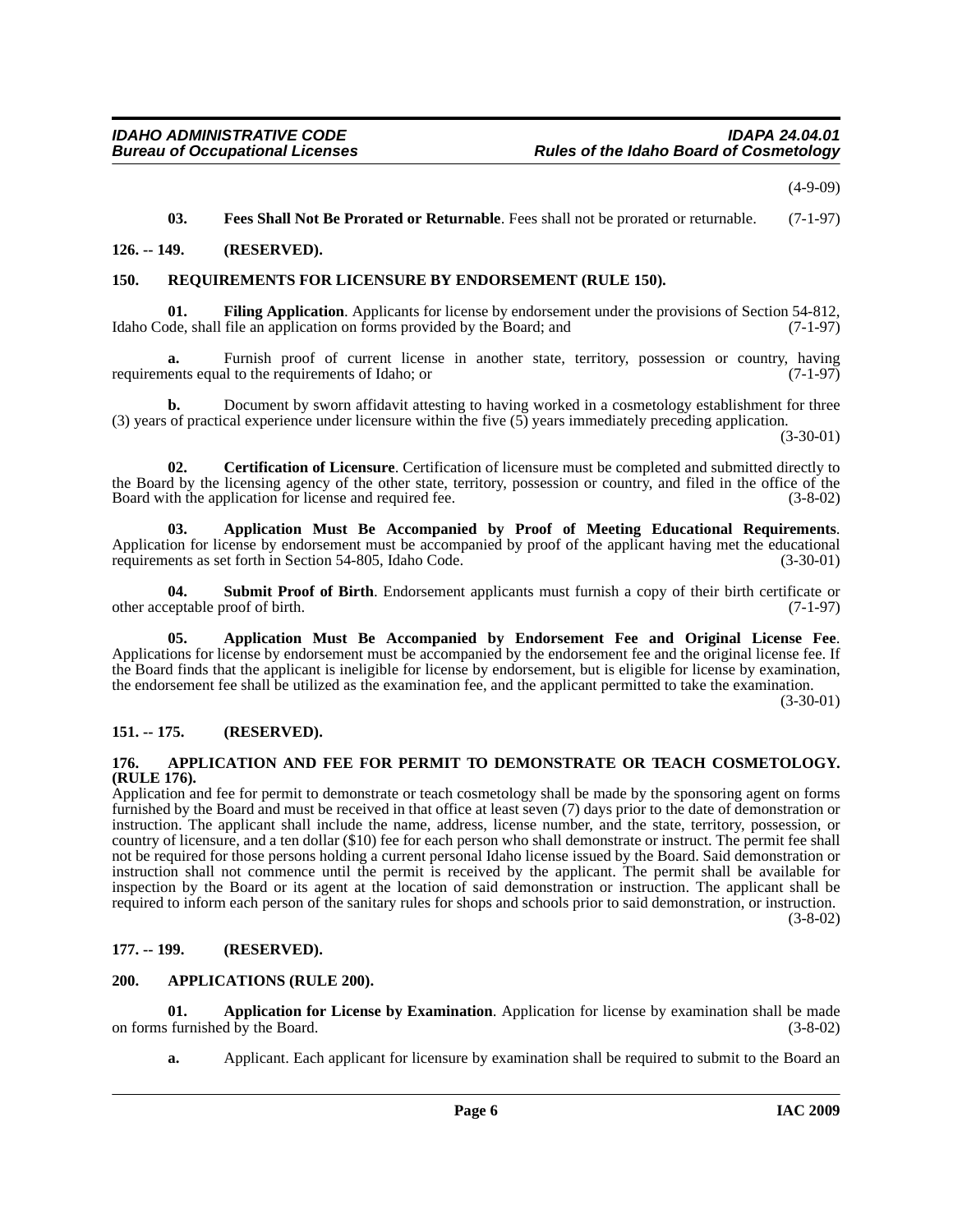|                                 | application, the required fees and submit or facilitate the submission of the following;    |            |  |
|---------------------------------|---------------------------------------------------------------------------------------------|------------|--|
| b.                              | Records.                                                                                    | $(5-8-09)$ |  |
| i.                              | The official record of instruction:                                                         | $(5-8-09)$ |  |
| ii.                             | A signed and notarized certificate of graduation;                                           | $(3-8-02)$ |  |
| $\cdots$<br>111.<br>equivalent: | Proof of the required high school education (pursuant to Section 54-805, Idaho Code) or     | $(5-8-09)$ |  |
| iv.                             | Acceptable verification of applicants age; and                                              | $(5-8-09)$ |  |
| V.                              | Examination scores.                                                                         | $(5-8-09)$ |  |
| 02.                             | Applications Must Be Complete to Be Accepted. Applications shall not be considered complete |            |  |

<span id="page-6-4"></span>and accepted until all required information, documents, and fees are received by the Board. (3-8-02)

**03. Examination**. Proof of successful passage of a practical and written examination as approved by the Board. (4-2-08) the Board.  $(4-2-08)$ 

#### <span id="page-6-11"></span><span id="page-6-8"></span>**04. Out of State Applicants**. (3-8-02)

**a.** Applicants not completing their instruction in Idaho and currently licensed in another state, territory, possession or country, must also document their other licensure and provide verification of practical experience, in addition to the required application and fees.

**b.** Applicants not currently licensed in another state, territory, possession or country must provide certified documentation of all instruction received. Records of instruction must be received by the Board directly from the applicable regulatory agency or the facility that provided the instruction. (3-8-02)

**05. Lack of Activity**. Applications on file with the Board where an applicant has failed to respond to a Board request or where the applications have lacked activity for five (5) consecutive years shall be deemed denied and shall be terminated upon thirty (30) days written notice unless good cause is established to the Board. (5-8-09)

### <span id="page-6-0"></span>**201. -- 249. (RESERVED).**

#### <span id="page-6-7"></span><span id="page-6-1"></span>**250. ESTABLISHING EQUIVALENCY IN LIEU OF THE REQUIRED HIGH SCHOOL EDUCATION (RULE 250).**

The Board will accept the following tests and degrees as being equivalent in lieu of the required high school education (pursuant to Section 54-805, Idaho Code). (4-2-08)

<span id="page-6-9"></span>**01. GED Test**. The General Educational Development (G.E.D.) Tests approved by the Department of Education, when an applicant receives an average cutting score of not less than forty-five (45), with no category below a cutting score of forty (40).  $(3-30-01)$ 

**02. Equivalent Test**. Any test approved by the Department of Education to establish education equivalency shall be approved by the Board when an applicant receives a score approved by the Department of Education as meeting the equivalency requirement. (5-3-03)

<span id="page-6-6"></span><span id="page-6-5"></span>**03. Degrees**. An associates, bachelors, or graduate degree from an accredited college or university.

 $(4-2-08)$ 

#### <span id="page-6-2"></span>**251. -- 299. (RESERVED).**

<span id="page-6-10"></span><span id="page-6-3"></span>**300. LICENSURE AND OPERATION OF PRIMARY AND CONTIGUOUS ESTABLISHMENTS (RULE 300).**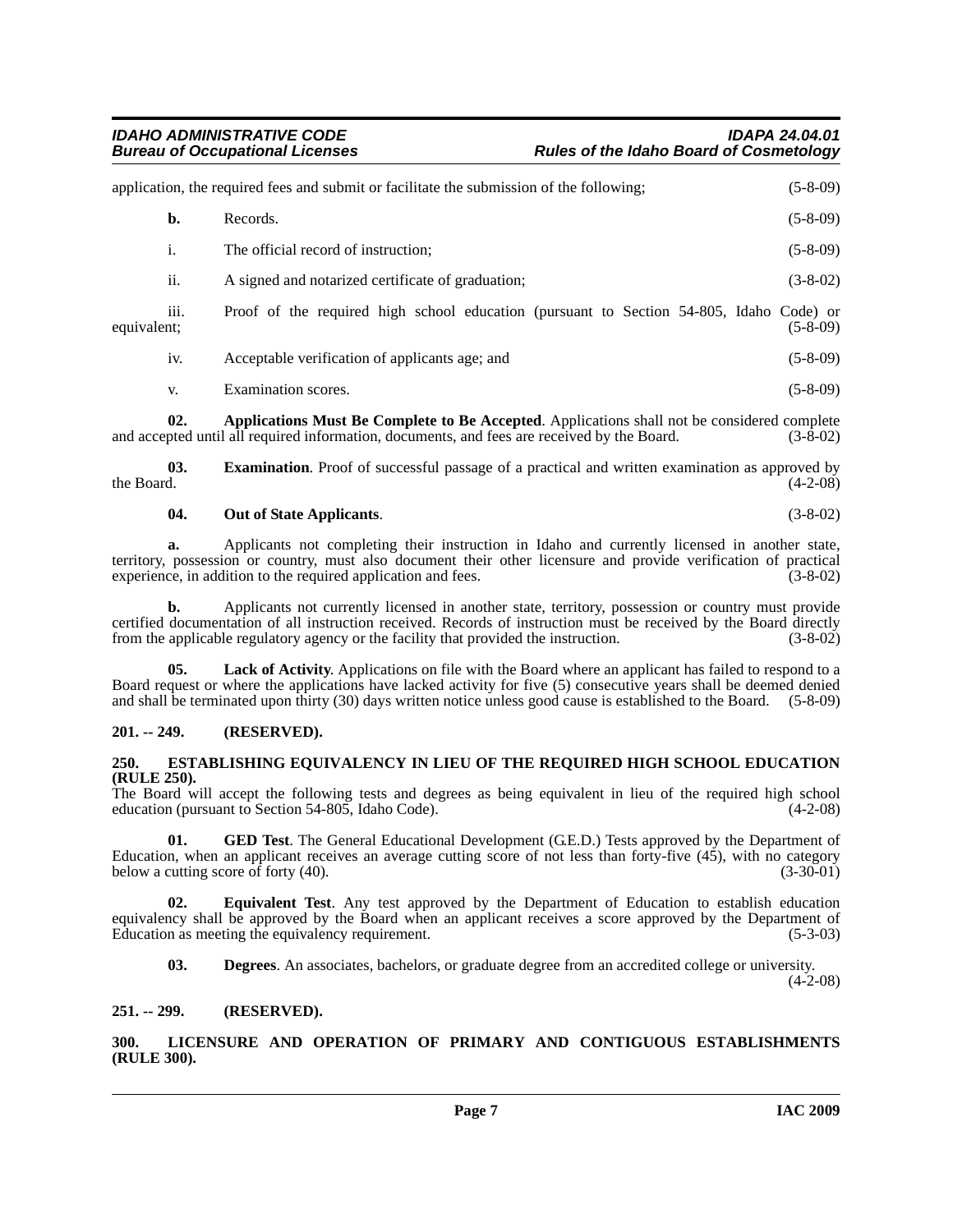<span id="page-7-0"></span>**01. Applications**. Application for establishment license shall be made on forms furnished by the Board. The fully completed application form, with the required fees, must be submitted to the Board and a license issued prior to the opening or operation of any cosmetological establishment. (7-1-97)

**02. Primary Establishment License**. A primary establishment license may be issued and annually only under the following condition: (7-1-97) renewed only under the following condition:

<span id="page-7-3"></span>**a.** Compliance with Subsection 300.01; and (7-1-97)

**b.** There is a clearly defined and designated working floor space of adequate dimension to allow the safe and sanitary practice of any one (1) or combination of defined practices of cosmetology for all individual stations<br>that may be in operation in addition to any restroom and access areas: and (5-3-03) that may be in operation in addition to any restroom and access areas; and

There is an approved hot and cold running water source and drainage system that is available to any contiguous cosmetology establishment or barber shop that may exist; and must be within the perimeters of the licensed establishment and separate from the toilet facilities. (7-1-97) licensed establishment and separate from the toilet facilities.

**d.** The licensed area does not overlap any portion of a contiguous or other primary establishment designated area; and (7-1-97)

**e.** There are restroom facilities in the building in which the primary establishment is located and which shall be accessible from the primary area and to all contiguous establishments. Said restroom facilities shall contain an approved hot and cold running water source and approved drainage system. Said water source shall be in addition to the work area facilities. (4-9-09)

**f.** All primary areas shall be connected by an access area not less than three (3) feet wide and said hall not be part of any contiguous establishment's designated area. (7-1-97) access shall not be part of any contiguous establishment's designated area.

**03.** Contiguous Establishment License. A contiguous establishment license may be issued and renewed only under the following condition: (7-1-97) annually renewed only under the following condition:

<span id="page-7-2"></span>**a.** Compliance with Subsection 300.01; and (7-1-97)

**b.** The licensed area is contiguous to an area licensed as a primary cosmetology establishment or barber shop and which is accessible from the primary area by not less than a three (3) foot wide access area; and

(7-1-97)

**c.** The licensed area does not overlap any portion of a primary or other contiguous establishments' designated area. "Overlap" will not include the cooperative or joint use of "common areas" such as shampoo bowls, restrooms, entrance or reception areas or the like, which are physically located within the designated licensed area of the primary shop but which are not within the designated licensed area of any contiguous shop. As these common areas are within the designated area licensed by the primary establishment, the holder of the primary license will be responsible for any violations which occur there; and (7-1-97)

**d.** The licensed contiguous shop area shall provide adequate dimension to allow the safe and sanitary practice of any one (1) or combination of the defined practices of cosmetology for all individual stations that may be in operation; and (5-3-03)

<span id="page-7-1"></span>**e.** There is access to restrooms from within the building. (7-1-97)

**04. Businesses Other Than Cosmetological Establishments or Barber Shops**. Businesses other than cosmetological establishments or barber shops, and living quarters shall be separate and apart. Home establishments must provide a separate outside entrance directly into the establishment and substantial partitions or walls shall extend from the floor to not less than seven (7) feet high, separating the establishment from adjoining rooms used for business or domestic purposes. All doors to an establishment from adjacent rooms shall be closed. (7-1business or domestic purposes. All doors to an establishment from adjacent rooms shall be closed.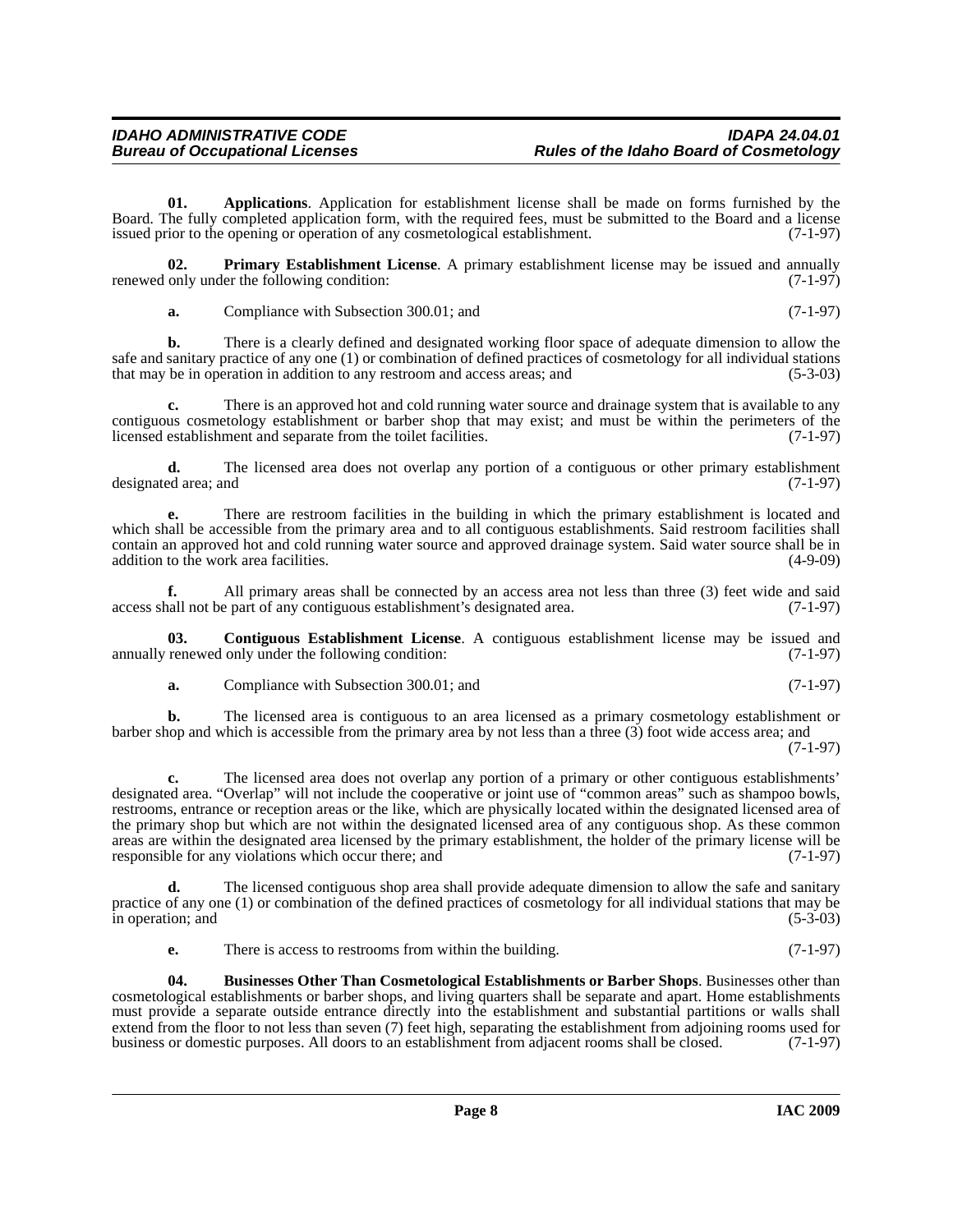<span id="page-8-4"></span>**05. Adequate Toilet Facilities**. Adequate toilet facilities shall be conveniently located and accessible hin the building where the establishment is located. (7-1-97) from within the building where the establishment is located.

<span id="page-8-7"></span>**06. Conditions for Issuance**. No cosmetological establishment license may be issued which includes or overlaps all or any portion of an existing establishment license. (7-1-97)

#### <span id="page-8-8"></span><span id="page-8-0"></span>**301. COSMETOLOGICAL ESTABLISHMENT CHANGES IN - OWNERSHIP - LOCATION - LICENSURE REQUIREMENTS (RULE 301).**

<span id="page-8-6"></span>**01. Change of Ownership or Location**. Whenever a change of ownership or fixed location of an establishment occurs, an original license fee must be paid and compliance with all rules concerning a new establishment must be met, before a new license will be issued. In the event of the relocation of a contiguous establishment within the same primary establishment, an original license fee shall not be required provided the contiguous establishment is currently licensed at the time of the relocation. LICENSES ARE NOT TRANSFERABLE. (5-3-03)

<span id="page-8-5"></span>**02. Board Must Be Informed of All Changes**. The Board must be informed in writing of any and all changes of ownership and location of establishments. (5-3-03)

<span id="page-8-9"></span>**03. Deletion of an Owner**. Deletion of an owner in a multiple ownership may be effected by filing a written statement with the Board signed by the person withdrawing and/or the remaining owner(s). (7-1-97)

<span id="page-8-13"></span>**04. Transfer of Owner**. If the transfer involves change of corporate structure or deleting one (1) or more owners, a written notarized statement signed by all former owners as registered with the Board shall be accepted. If the existing establishment license has expired, the procedure as set forth in Subsection 300.01 shall be followed. (7-1-97)  $f_{\text{followed.}}$  (7-1-97)

<span id="page-8-3"></span>**05. Addition of an Owner**. Addition of an owner to multiple ownership constitutes a change in ownership and the requirements for a new establishment apply. (7-1-97)

<span id="page-8-12"></span>**06. Supervision in an Establishment**. A properly licensed establishment must operate under proper supervision, refer to Section 54-803, Idaho Code. (7-1-97)

**07.** Out of Business. Whenever any shop ceases operation at the licensed location, the owner(s) or ed agent of the shop shall notify the Board by submitting either: (5-3-03) authorized agent of the shop shall notify the Board by submitting either:

**a.** A signed letter advising that the shop is out of business; or (5-3-03)

**b.** The establishment license bearing the signature of the owner(s) or authorized agent and marked usiness. (5-3-03) out-of-business.

**08. License Status**. A new primary or contiguous establishment license will not be issued for any location that is currently licensed as an establishment at the time of application. (5-3-03)

#### <span id="page-8-1"></span>**302. -- 399. (RESERVED).**

#### <span id="page-8-11"></span><span id="page-8-2"></span>**400. REQUIREMENTS FOR LICENSURE BY EXAMINATION - GENERAL. (RULE 400).**

**01. Requirements**. Applicants for license by examination must complete an application (Refer to Rule 200) and file it with the Board, along with proof of successfully passing the approved examination with a score of at least seventy-five percent (75%) and a completed certificate of graduation submitted to the Board by the school.

(4-2-08)

<span id="page-8-10"></span>**02. If Applicant Is From Another State**. If applicant is from another state, territory, possession, or country, and is ineligible for license by endorsement, proof of having a current license in good standing and instruction equivalent to the foregoing requirements must be submitted to the Board (Refer to Rule 200). (3-30-01)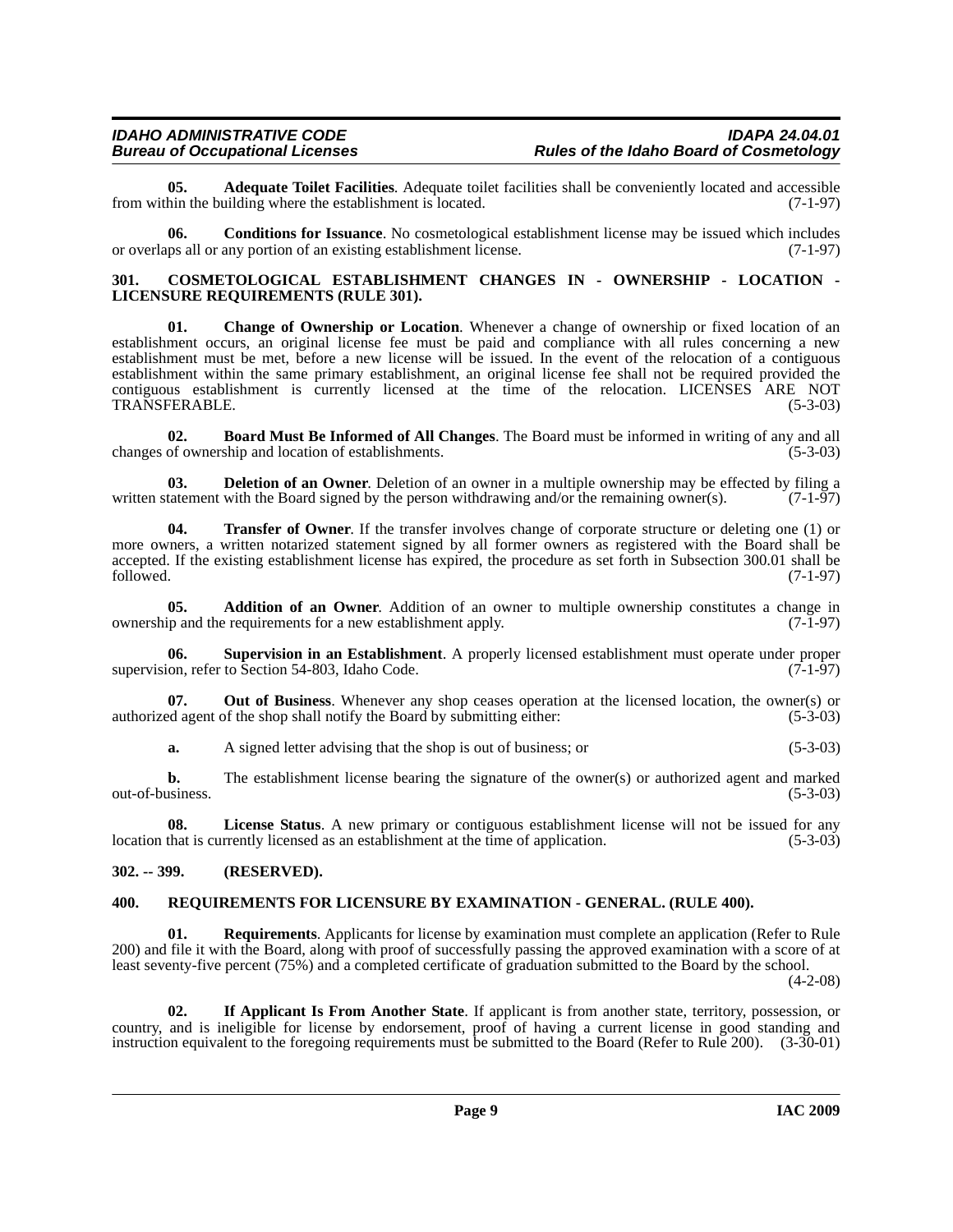#### <span id="page-9-5"></span><span id="page-9-0"></span>**401. COSMETOLOGY REQUIREMENTS FOR LICENSURE BY EXAMINATION. (RULE 401).**

<span id="page-9-12"></span>**01. Filing of Record of Instruction**. Applicant must file Record of Instruction covering: two thousand (2,000) hours of instruction as a student, or four thousand (4,000) hours of instruction as an apprentice. (3-30-01)

**02.** Credit for Instruction. Credit for instruction as a student or apprentice will be given for each year cal experience under licensure in another state, territory, possession, or country as follows: (3-30-01) of practical experience under licensure in another state, territory, possession, or country as follows:

<span id="page-9-7"></span>**a.** Two hundred (200) hours as a student, or four hundred (400) hours as an apprentice. (3-30-01)

<span id="page-9-15"></span>**b.** Credit will be allowed only on six (6) month experience increments. (7-1-97)

#### **03. Hours Credit Toward Licensure**. (7-1-97)

**a.** A licensed nail technician shall be given credit of two hundred fifty (250) hours toward the required two thousand (2000) hours for a cosmetology course or five hundred (500) hours toward the required four thousand (4,000) hours as a cosmetology apprentice.  $(4,000)$  hours as a cosmetology apprentice.

**b.** A licensed esthetician shall be given credit of two hundred fifty (250) hours toward the required sand (2000) hours for a cosmetology course. two thousand (2000) hours for a cosmetology course.

**c.** A licensed haircutter shall be given credit of two hundred fifty (250) hours toward the required two l(2000) hours for a cosmetology course. thousand (2000) hours for a cosmetology course.

**d.** A nail technician student (not licensed) may receive eighty percent (80%) of accumulated hours, ore than two hundred fifty (250) hours, as credit toward a student cosmetology course. (7-1-97) but no more than two hundred fifty (250) hours, as credit toward a student cosmetology course.

**e.** An esthetician student (not licensed) may receive eighty percent (80%) of accumulated hours, but than two hundred fifty (250) hours as credit toward a student cosmetology course. (7-1-97) no more than two hundred fifty (250) hours as credit toward a student cosmetology course.

**f.** A haircutter student (not licensed) may receive eighty percent (80%) of accumulated hours, but no n two hundred fifty (250) hours, as credit toward a student cosmetology course. (3-19-07) more than two hundred fifty (250) hours, as credit toward a student cosmetology course.

#### <span id="page-9-1"></span>**402. -- 406. (RESERVED).**

#### <span id="page-9-10"></span><span id="page-9-2"></span>**407. ELECTROLOGY REQUIREMENTS FOR LICENSURE BY EXAMINATION (RULE 407).**

<span id="page-9-13"></span>**01. Filing of Record of Instruction**. Applicant must file Record of Instruction covering eight hundred  $(800)$  hours as a student, or one thousand six hundred  $(1,600)$  hours as an apprentice.  $(3-30-01)$ 

**02. Credit Given for Instruction**. Credit given for instruction will be eighty (80) hours as a student, or one hundred sixty (160) hours as an apprentice, for each year of practical experience under licensure in another state, territory, possession, or country. (3-30-01)

<span id="page-9-14"></span><span id="page-9-8"></span><span id="page-9-6"></span>**03. Credit for Experience**. Credit for experience will be allowed only in full six (6) month increments. (7-1-99)

#### <span id="page-9-3"></span>**408. -- 412. (RESERVED).**

#### <span id="page-9-11"></span><span id="page-9-4"></span>**413. ESTHETICS REQUIREMENTS FOR LICENSURE BY EXAMINATION (RULE 413).**

**01. Filing of Record of Instruction**. Applicant must file Record of Instruction covering six hundred (using as a student, or one thousand two hundred (1.200) hours as an apprentice. (3-8-02) (600) hours as a student, or one thousand two hundred  $(1,200)$  hours as an apprentice.

<span id="page-9-9"></span>**02.** Credit Given for Instruction. Credit given for instruction as a student will be sixty (60) hours as a student, or one hundred twenty (120) hours as an apprentice, for each year of practical experience under licensure in another state, territory, possession, or country. (3-8-02)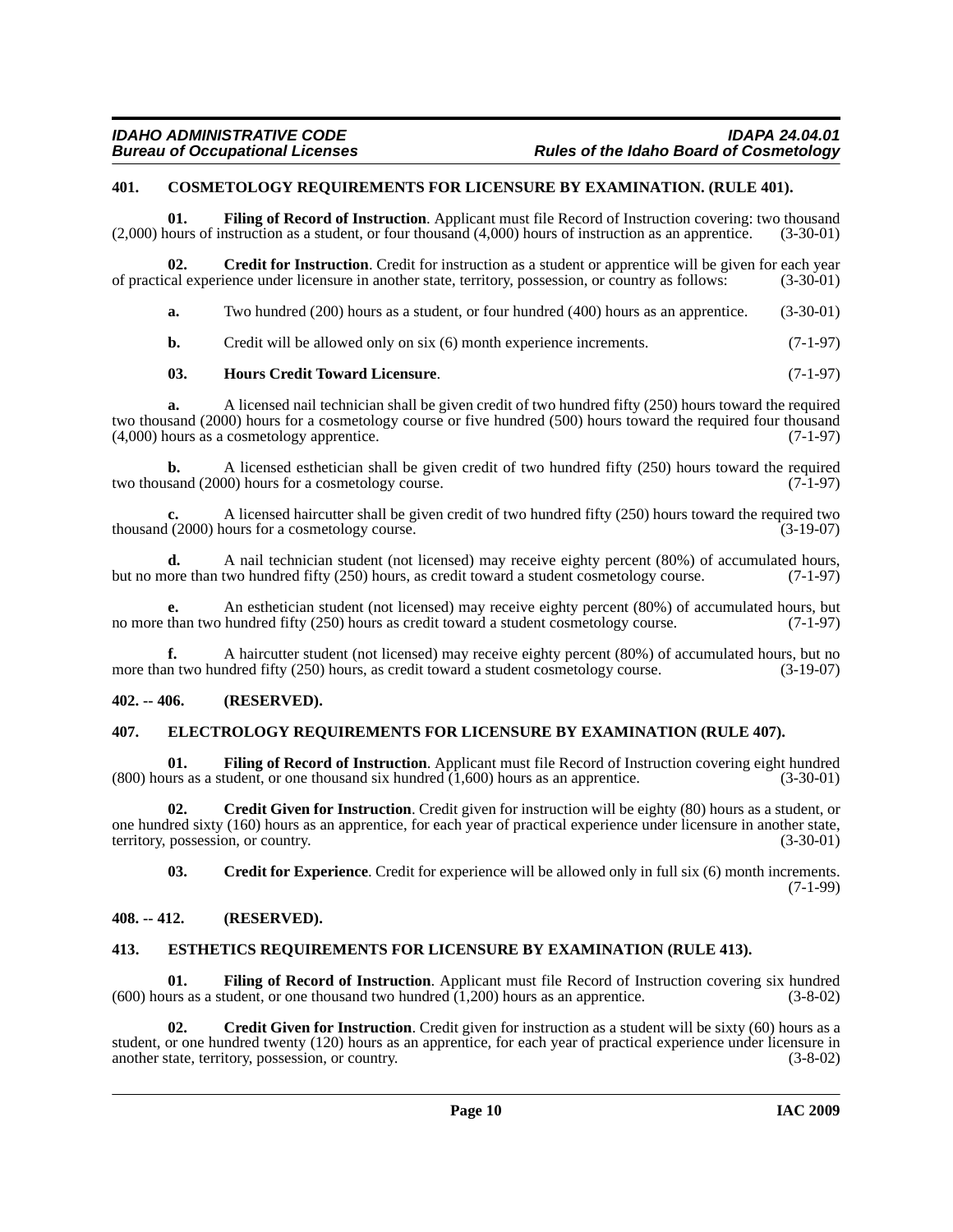<span id="page-10-14"></span>**03. Six Month Allowance for Credit**. Credit for experience will be allowed only in full six (6) month increments. (7-1-99)

**04. Hours Credit Toward Licensure**. One-seventh (1/7) of cosmetology student training hours may be credited toward esthetics instruction requirements. (4-9-09)

#### <span id="page-10-0"></span>**414. -- 418. (RESERVED).**

#### <span id="page-10-12"></span><span id="page-10-1"></span>**419. NAIL TECHNOLOGY REQUIREMENTS FOR LICENSURE BY EXAMINATION (RULE 419).**

<span id="page-10-10"></span>**01.** Filing of Record of Instruction. Applicant must file Record of Instruction covering four hundred (800) as an apprentice. (3-8-02)  $(400)$  hours as a student, or eight hundred  $(800)$  as an apprentice.

<span id="page-10-8"></span>**02. Credit Given for Instruction**. Credit given for instruction as a student will be forty (40) hours as a student, or eighty (80) hours as an apprentice, for each year of practical experience under licensure in another state, territory, possession or country. (3-8-02) territory, possession or country.

<span id="page-10-15"></span>**03.** Six Month Allowance for Credit. Credit will be allowed only on six (6) month experience (7-1-97) increments.  $(7-1-97)$ 

<span id="page-10-11"></span>**04. Hours Credit Toward Licensure**. One seventh (1/7) of cosmetology student training hours may ed toward nail technology instruction requirements. (3-30-01) be credited toward nail technology instruction requirements.

#### <span id="page-10-2"></span>**420. -- 424. (RESERVED).**

#### <span id="page-10-3"></span>**425. HAIRCUTTER REQUIREMENTS FOR LICENSURE BY EXAMINATION (RULE 425).**

**01. Filing of Record of Instruction**. Applicant must file Record of Instruction covering nine hundred  $(900)$  hours as a student.  $(3-19-07)$ 

**02.** Credit Given for Instruction. Credit given for instruction as a student will be ninety (90) hours as a student for each year of practical experience under licensure in another state, territory, possession or country.

 $(3-19-07)$ 

**03.** Six Month Allowance for Credit. Credit will be allowed only on six (6) month experience increments. (3-19-07) increments.  $(3-19-07)$ 

**04. Hours Credit Toward Licensure**. One-seventh (1/7) of cosmetology student training hours may ed toward haircutter instruction requirements. (3-19-07) be credited toward haircutter instruction requirements.

#### <span id="page-10-4"></span>**426. -- 449. (RESERVED).**

#### <span id="page-10-9"></span><span id="page-10-5"></span>**450. EXAMINATIONS - GENERAL (RULE 450).**

Examination for licensure shall consist of both a practical and written examination for each of those disciplines included in Chapter 8. Title 54. Idaho Code. (5-3-03) included in Chapter 8, Title 54, Idaho Code.

<span id="page-10-17"></span>**01. Written Examination**. The written examination will be the national examination provided by the National Interstate Council of State Boards of Cosmetology (NIC). (5-8-09)

<span id="page-10-16"></span>**02. The Practical Examination**. The practical examination will be the NIC examination specific to the discipline for which licensure is sought. (5-3-03)

#### <span id="page-10-6"></span>**451. -- 499. (RESERVED).**

#### <span id="page-10-13"></span><span id="page-10-7"></span>**500. RULES OF SCHOOLS OF COSMETOLOGY (RULE 500).**

Section 54-808, Idaho Code, provides for the rules of schools of cosmetology. Supplementing this section, the Board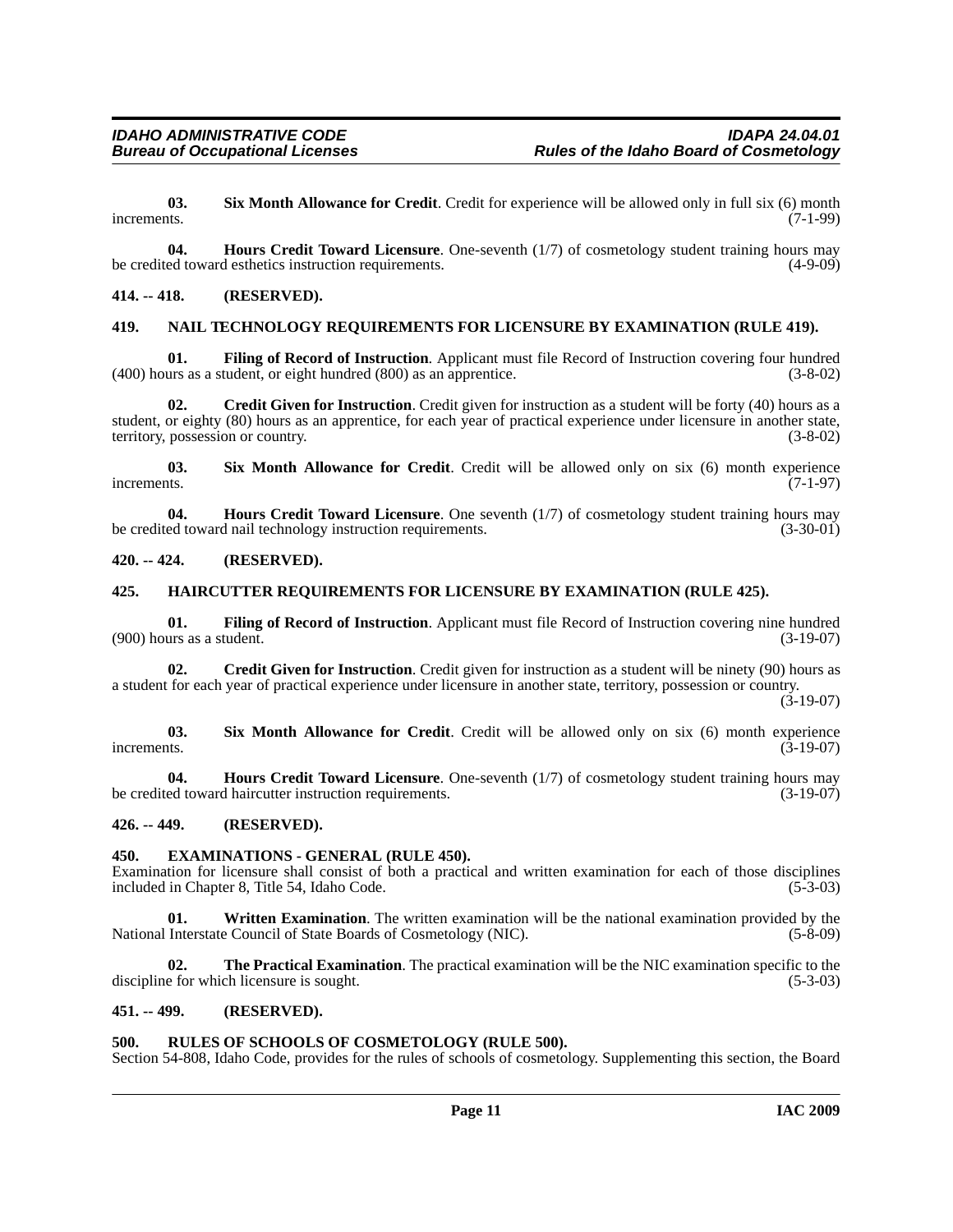#### *IDAHO ADMINISTRATIVE CODE IDAPA 24.04.01* **Rules of the Idaho Board of Cosmetology**

<span id="page-11-2"></span>adopts the following rules: (7-1-97)

**01. Application Before Opening and Operating a School**. No school of cosmetology will be opened and/or operated until the Board has issued its approval and a valid license has been received by the school. See Section 54-806, Idaho Code. Application for a school license shall be made on forms furnished by the Board. The fully completed application to operate a school, with the required fee, shall be submitted to the Board. (3-30-01)

**a.** As soon as practicable, upon receipt of said application, the Board or its designated agent, will cause the school to be inspected. Based on this inspection, a recommendation for the issuance or rejection of a license will be made and a decision entered, within a reasonable time not to exceed thirty (30) days, after said application has been received. (7-1-97) been received.

**b.** All new schools applying for license must have one thousand eight hundred (1,800) square feet of space. Schools approved to teach electrology refer to Rule 550. (7-1-99)

**c.** All new schools must be separated completely from establishments and have no connecting entrances. (3-30-01) entrances. (3-30-01)

<span id="page-11-0"></span>**02. Adequate Space**. Schools provide adequate space for the number of students to be trained in said schools. An additional forty (40) square feet of floor space shall be provided in excess of the minimum one thousand eight hundred (1800) square feet required for each student enrolled over twenty (20) students. (7-1-97)

<span id="page-11-1"></span>**03. Annual Review of Curriculum and Catalog**. Schools must provide a curriculum and catalog to the Board. Schools must provide a curriculum and catalog to the Board for review on an annual basis. Curricula must be submitted at the time of license renewal. If there are no changes in the curriculum or catalog during the previous vear, the school may submit a letter of explanation to the Board. (7-1-97) year, the school may submit a letter of explanation to the Board.

**04. Minimum Hours of Instruction**. Students shall not be permitted to render any clinical service to patrons until students have completed at least five percent (5%) of the required hours of instruction. (3-19-07)

<span id="page-11-4"></span><span id="page-11-3"></span>**05. Records Required**. Records required of schools of cosmetology: (7-1-97)

**a.** Schools shall maintain records for each student as established by schools' policy and procedures ill show daily attendance and academic grades of instructional progress. (3-30-01) which will show daily attendance and academic grades of instructional progress.

**b.** Progress records shall be signed and dated by the student and school official. A copy of the signed and dated monthly record shall be provided to the student. The school shall maintain the records for a period of five (5) years following completion or termination of the student instruction. These records are subject to inspection by the Board at any time. (5-8-09)

**c.** When a student's course of instruction at a school has been completed or terminated, the completed operations, and number of hours of instruction are to be recorded by the school on the Record of Instruction Form. This form is to be maintained by the school for a period of five (5) years from completion or termination date.

(5-8-09)

**d.** Schools shall maintain on the premises proof of student meeting education requirements. Schools must maintain proof of student having satisfactorily completed two (2) years of high school (tenth grade) or having equivalent education. If student is a high school graduate, schools may accept a photostatic copy of the high school diploma or transcript. A letter written on high school stationary, signed by an officer of the high school, may be accepted to verify student's satisfactory completion of the tenth grade and eligibility to commence the eleventh grade. (7-1-97)

**e.** Proof of age must be submitted. Schools must maintain on their premises proof of students compliance with minimum age requirement. Acceptable proof of birth date will be a copy of the student's birth certificate, a passport, military identification, drivers license or other similar form of documentation. (7-1-9 certificate, a passport, military identification, drivers license or other similar form of documentation.

**f.** Schools shall have a written (published) attendance policy. (5-8-09)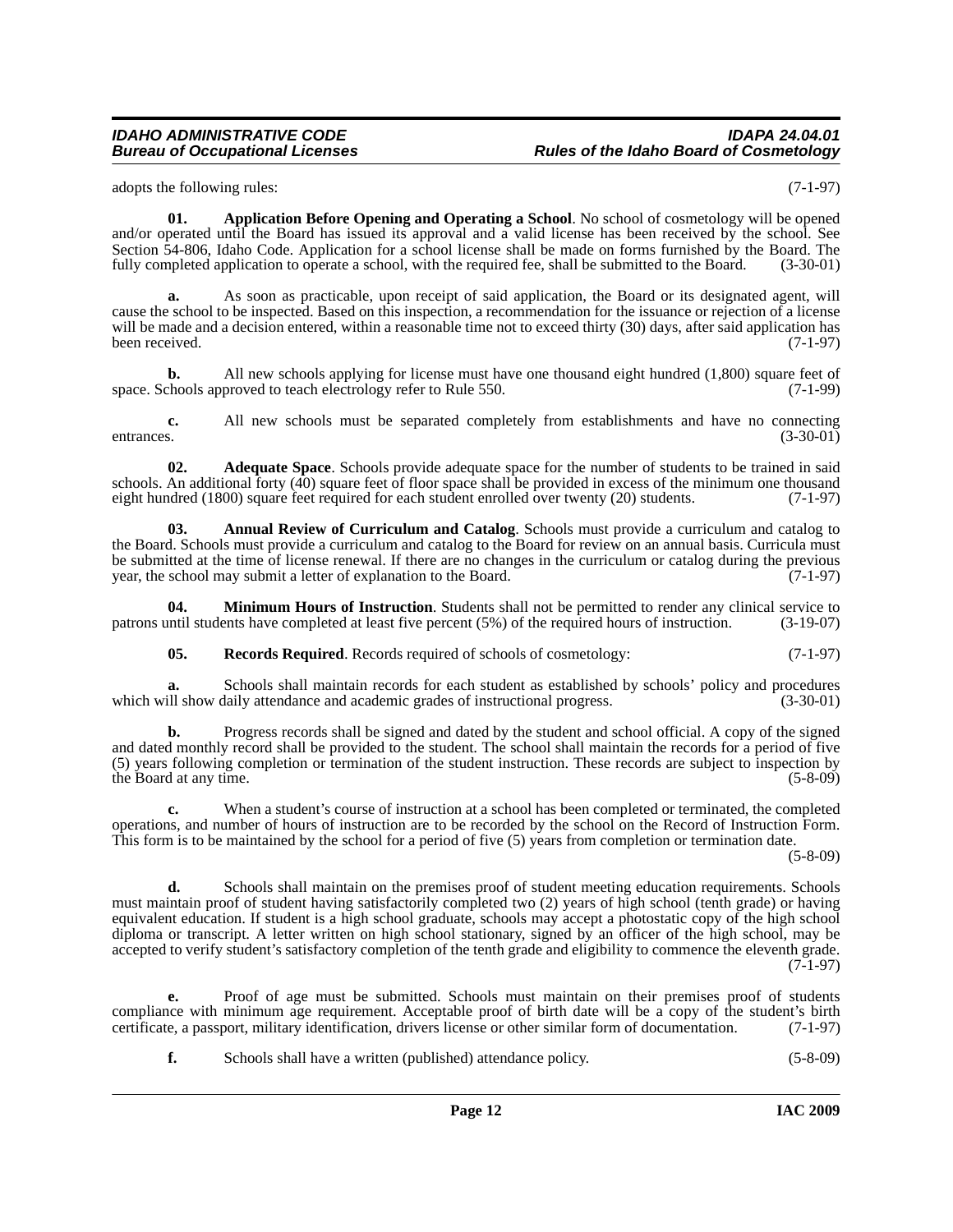<span id="page-12-9"></span>**06. Record of Instruction**. A record of the operations completed by each student shall be maintained and include the following: (3-30-01) (3-30-01)

| a.<br>braiding/free styling; | Creative hair styling which shall include hair styles, wet sets/styling, thermal styles, fingerwaving, | $(3-30-01)$ |
|------------------------------|--------------------------------------------------------------------------------------------------------|-------------|
| b.                           | Scalp Treatments;                                                                                      | $(3-30-01)$ |
| c.                           | Permanent Waves (All Methods);                                                                         | $(3-30-01)$ |
| d.                           | Haircutting/shaping which shall include scissor and razor/clipper;                                     | $(3-30-01)$ |
| е.                           | Bleaching;                                                                                             | $(3-30-01)$ |
| f.                           | Tinting;                                                                                               | $(3-30-01)$ |
| g.                           | Semi Permanent/Temporary Color;                                                                        | $(3-30-01)$ |
| h.                           | Frosting/Highlights;                                                                                   | $(5-8-09)$  |
| i.                           | Facials which shall include plain, makeup and arches;                                                  | $(3-30-01)$ |
| j.                           | Manicures which shall include plain and oil;                                                           | $(3-30-01)$ |
| k.                           | Pedicures; and                                                                                         | $(3-30-01)$ |
| l.                           | Artificial Nails.                                                                                      | $(3-30-01)$ |

<span id="page-12-6"></span>**07. Discontinuance of School**. If a school discontinues to operate as a school, records of instruction covering all students attending said school at the time of discontinuance or prior thereto, must be provided to the student(s). (5-8-09)  $student(s)$ . (5-8-09)

<span id="page-12-7"></span>**08. Out-of-State Applicants**. Applicants who have received instruction in out-of-state schools and who wish to complete instruction in an Idaho school are required to file with the Board prior to applying for examination a copy of the record of instruction from the out of state school(s). For purposes of this section, the record of instruction will be a statement which gives detailed information regarding operations and hours of instruction, and which is to be verified by the licensing agency or school(s) in the state in which the instruction was obtained.

(3-30-01)

<span id="page-12-8"></span>**09. Outside School Activities**. Schools may allow a student credit for no more than thirty (30) hours per course for outside activities during the course of their instruction. These hours must be approved by the instructor. (5-8-09)

### <span id="page-12-0"></span>**501. -- 539. (RESERVED).**

#### <span id="page-12-4"></span><span id="page-12-1"></span>**540. COSMETOLOGICAL SCHOOL CHANGES IN - OWNERSHIP - LOCATION - LICENSURE REQUIREMENTS (RULE 540).**

<span id="page-12-3"></span>**01. Change of Ownership or Location**. Whenever a change of ownership or location of a school occurs, an original registration fee must be paid and compliance with all rules concerning a new school met, before a new license will be issued. LICENSE IS NOT TRANSFERABLE. (7-1-97)

**02. Board Must Be Informed of All Changes**. The Board must be informed in writing of any and all changes of ownership of schools.

<span id="page-12-5"></span><span id="page-12-2"></span>**03. Deletion of an Owner**. Deletion of an owner in a multiple ownership may be effected by filing a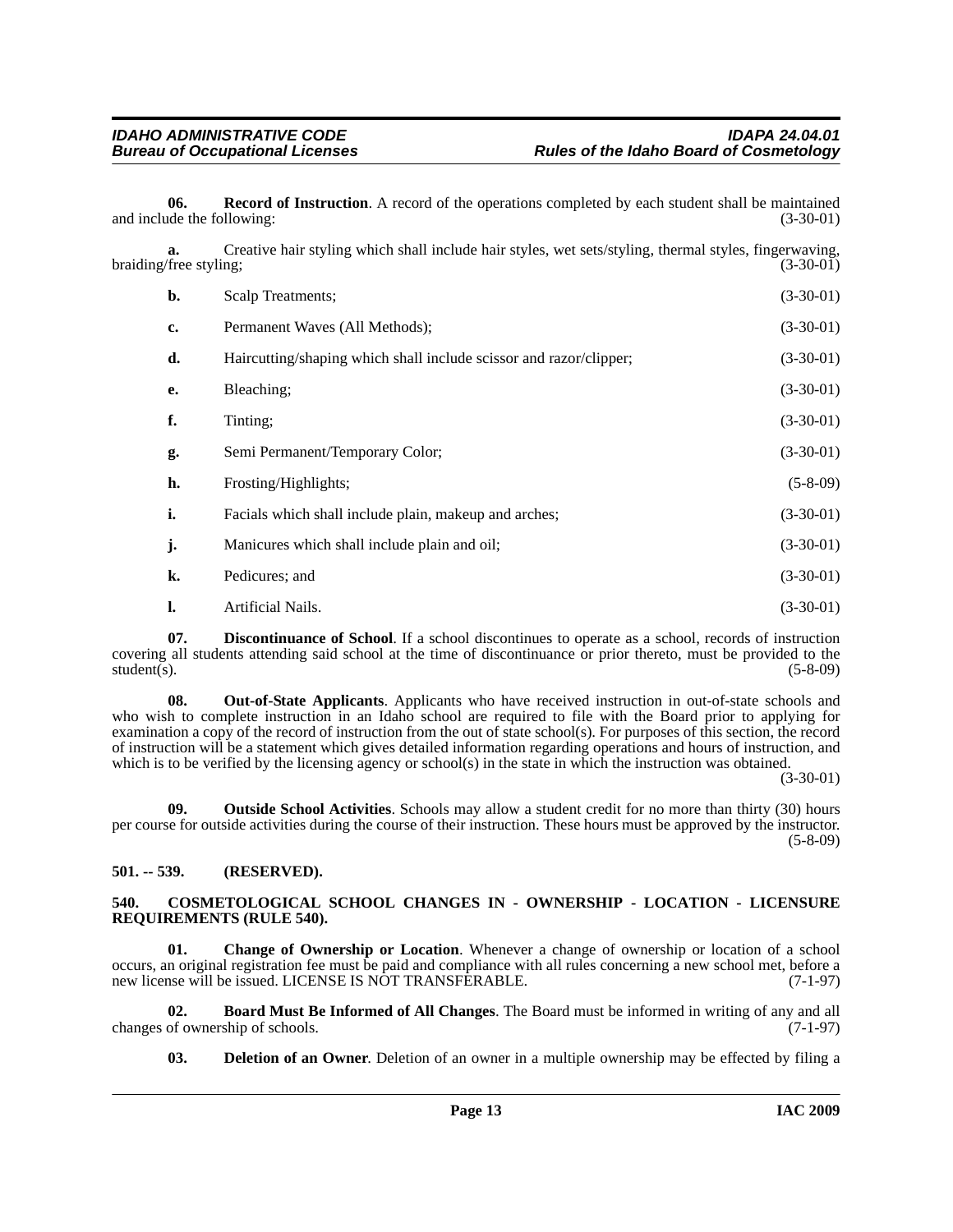statement with the Board signed by the person withdrawing and the remaining owner(s). This does not constitute a change in ownership of the school. (7-1-97) change in ownership of the school.

<span id="page-13-2"></span>**04. Addition of an Owner**. Addition of an owner to multiple ownership constitutes a change in ownership and the requirements for a new school apply. (7-1-97)

#### <span id="page-13-0"></span>**541. -- 549. (RESERVED).**

#### <span id="page-13-10"></span><span id="page-13-1"></span>**550. RULES FOR COSMETOLOGY SCHOOLS APPROVED TO TEACH ELECTROLOGY (RULE 550).**

Section 54-808, Idaho Code, provides for the teaching of electrology in cosmetology schools. (3-20-04)

<span id="page-13-3"></span>**01. Board Approval**. The Board may approve a school to teach electrology who makes application on forms provided by the Board and who meets all the requirements set forth in the cosmetology law and these rules. Approval of curriculum must be submitted on a separate application. Approval may be suspended or terminated by the Board for the school's failure to meet any one or more of the minimum requirements set forth in the cosmetology<br>law and rules to teach electrology. (7-1-99) law and rules to teach electrology.

<span id="page-13-6"></span>**02. Minimum Square Footage**. Schools provide a minimum of three hundred (300) square feet of ed floor space per six (6) students. designated floor space per six  $(\vec{6})$  students.

**03. Required Equipment**. Each school shall have the following equipment, which is considered the minimum equipment necessary for the proper instruction of students. This amount of equipment is based on six (6) students. (7-1-97)

<span id="page-13-9"></span>**a.** Work stations equal to seventy-five percent (75%) of total enrollment. (7-1-97) **b.** Two (2) brands of machines (one (1) with three (3) method capability) Galvanic, Thermolysis, and

Blend. (7-1-97) **c.** Two (2) treatment tables and adjustable technician chairs. (7-1-97) **d.** Two (2) swing arm lamps with magnifying lens. (7-1-97) **e.** Two (2) magnifying glasses. (7-1-97) **f.** Tweezers. (7-1-97) **g.** One (1) basin with approved water source. (7-1-97) **h.** Necessary sanitation equipment for implements. (7-1-97) **i.** Closed storage cabinet. (7-1-97)

<span id="page-13-5"></span>**04. Kit**. Each student to be issued a basic kit containing: two (2) tweezers, disposable probes, eye shields, disposable gloves, before treatment solution, after treatment lotion, hair pins or clippies, one (1) sharps  $\frac{1}{(7-1-99)}$ 

<span id="page-13-4"></span>**05. Electrologist Instructor/Student Ratio**. Schools have at least one (1) licensed electrologist r for every six (6) students or portion thereof, being trained therein. (7-1-99) instructor for every six  $(6)$  students or portion thereof, being trained therein.

<span id="page-13-8"></span>**06. Records Required**. Records required of cosmetology schools approved to teach electrology shall be maintained in accordance with the records required for schools of cosmetology. (3-30-01)

<span id="page-13-7"></span>**07. Record of Instruction**. A record of all operations completed by each student shall be maintained de the following: (3-30-01) and include the following: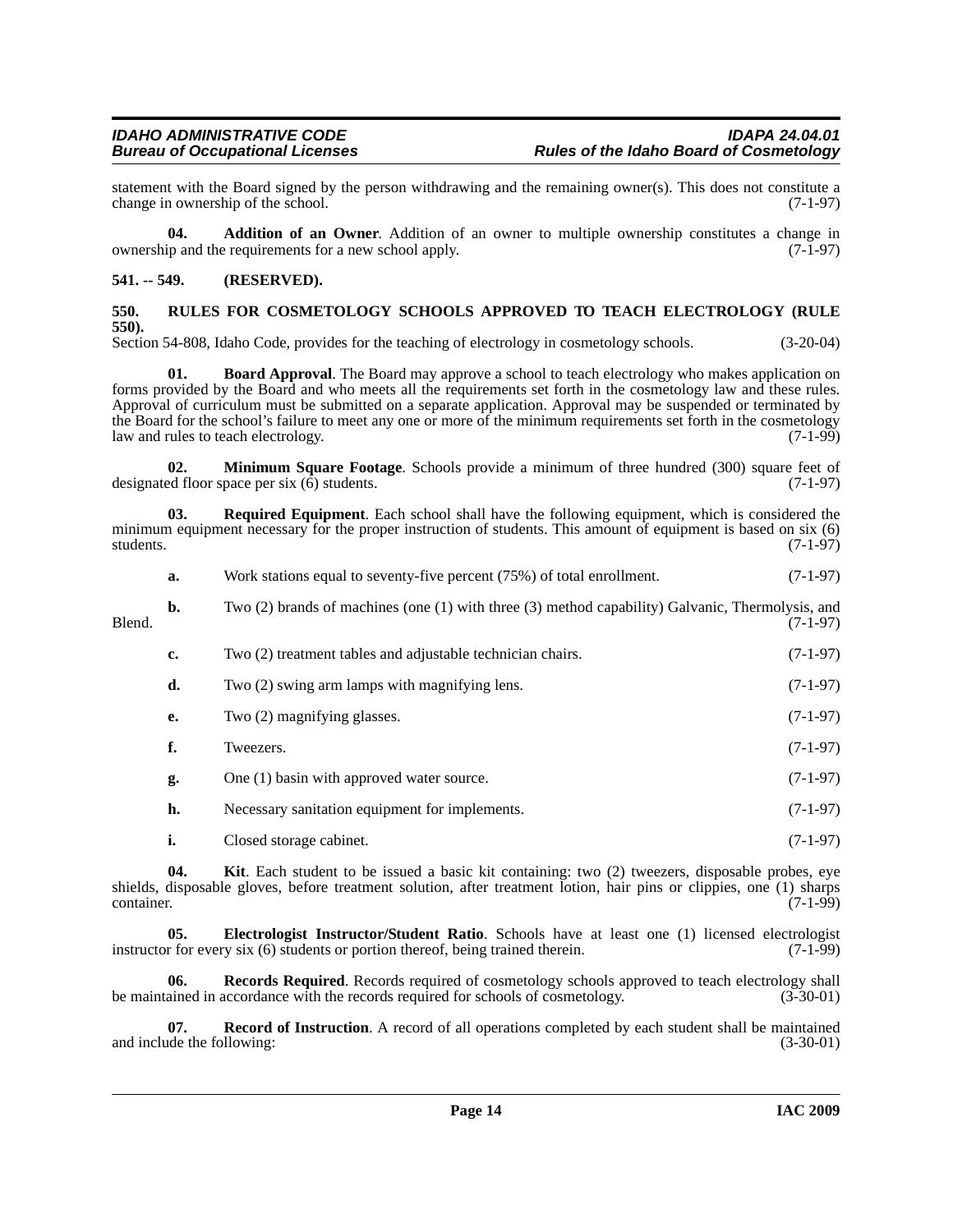#### *IDAHO ADMINISTRATIVE CODE IDAPA 24.04.01* **Rules of the Idaho Board of Cosmetology**

|  | a.   | Permanent Removal of Hair (Electrology).                                                                                                                                                     | $(7-1-97)$  |
|--|------|----------------------------------------------------------------------------------------------------------------------------------------------------------------------------------------------|-------------|
|  | i.   | Bacteriology, sanitation and sterilization, safety precautions, anatomy, and physiology.                                                                                                     | $(3-30-01)$ |
|  | 11.  | Electricity which shall include the nature of electrical current, principles of operating electrical<br>devices and the various safety precautions used when operating electrical equipment. | $(3-30-01)$ |
|  | iii. | Electrolysis which shall include the use and study of galvanic current.                                                                                                                      | $(3-30-01)$ |
|  | iv.  | Thermolysis which shall include the use and study of high frequency current automatic and manual.                                                                                            | $(3-30-01)$ |
|  | V.   | A combination of high frequency and galvanic currents.                                                                                                                                       | $(3-30-01)$ |
|  | V1.  | The study and cause of hypertrichosis.                                                                                                                                                       | $(3-30-01)$ |
|  |      |                                                                                                                                                                                              |             |

**b.** Students may not render any clinical services to patrons until completing at least five percent (5%) of the required hours of instruction in electrology. (4-2-08)

#### <span id="page-14-0"></span>**551. -- 559. (RESERVED).**

### <span id="page-14-7"></span><span id="page-14-1"></span>**560. RULES FOR COSMETOLOGY SCHOOLS TEACHING ESTHETICS (RULE 560).**

Section 54-808, Idaho Code, provides for the teaching of esthetics in cosmetology schools. (3-20-04)

<span id="page-14-4"></span>**01. Board Approval**. The Board may approve a school to teach esthetics who makes application on forms provided by the Board and who meets all the requirements set forth in the cosmetology law and these rules. Approval of curriculum must be submitted on a separate application. Approval may be suspended or terminated by the Board for the school's failure to meet any one or more of the minimum requirements set forth in the cosmetology<br>law and rules to teach esthetics. (7-1-97) law and rules to teach esthetics.

<span id="page-14-6"></span>**02. Records Required**. Records required of schools teaching esthetics shall be maintained in accordance with the records required for schools of cosmetology. (3-30-01)

**a.** Students may not render any clinical services to patrons until completing at least five percent (5%) quired hours of instruction in esthetics. (4-2-08) of the required hours of instruction in esthetics.

**b.** The recorded operations completed by each student shall be maintained and include the following: (3-30-01)

|                 | Massage and Manipulation application of lotions, creams, etc.                           | $(3-30-01)$ |
|-----------------|-----------------------------------------------------------------------------------------|-------------|
| ii.             | Cosmetics.                                                                              | $(3-30-01)$ |
| iii.            | Machine Application: use of mechanical or electrical equipment.                         | $(3-30-01)$ |
| 1V <sub>1</sub> | Bacteriology, Sanitation and sterilization, safety precautions, anatomy and physiology. | $(3-30-01)$ |
| V.              | Eyebrow arch and hair removal.                                                          | $(3-30-01)$ |

#### <span id="page-14-2"></span>**561. -- 569. (RESERVED).**

## <span id="page-14-8"></span><span id="page-14-3"></span>**570.** RULES FOR COSMETOLOGY SCHOOLS TEACHING NAIL TECHNOLOGY (RULE 570).<br>Section 54-808. Idaho Code. provides for the teaching of nail technology in cosmetology schools. (3-20-04)

Section 54-808, Idaho Code, provides for the teaching of nail technology in cosmetology schools.

<span id="page-14-5"></span>**01. Board Approval**. The Board may approve a school to teach nail technology who makes application on forms provided by the Board and who meets all the requirements set forth in the cosmetology law and these rules. Approval of curriculum must be submitted on a separate application. Approval may be suspended or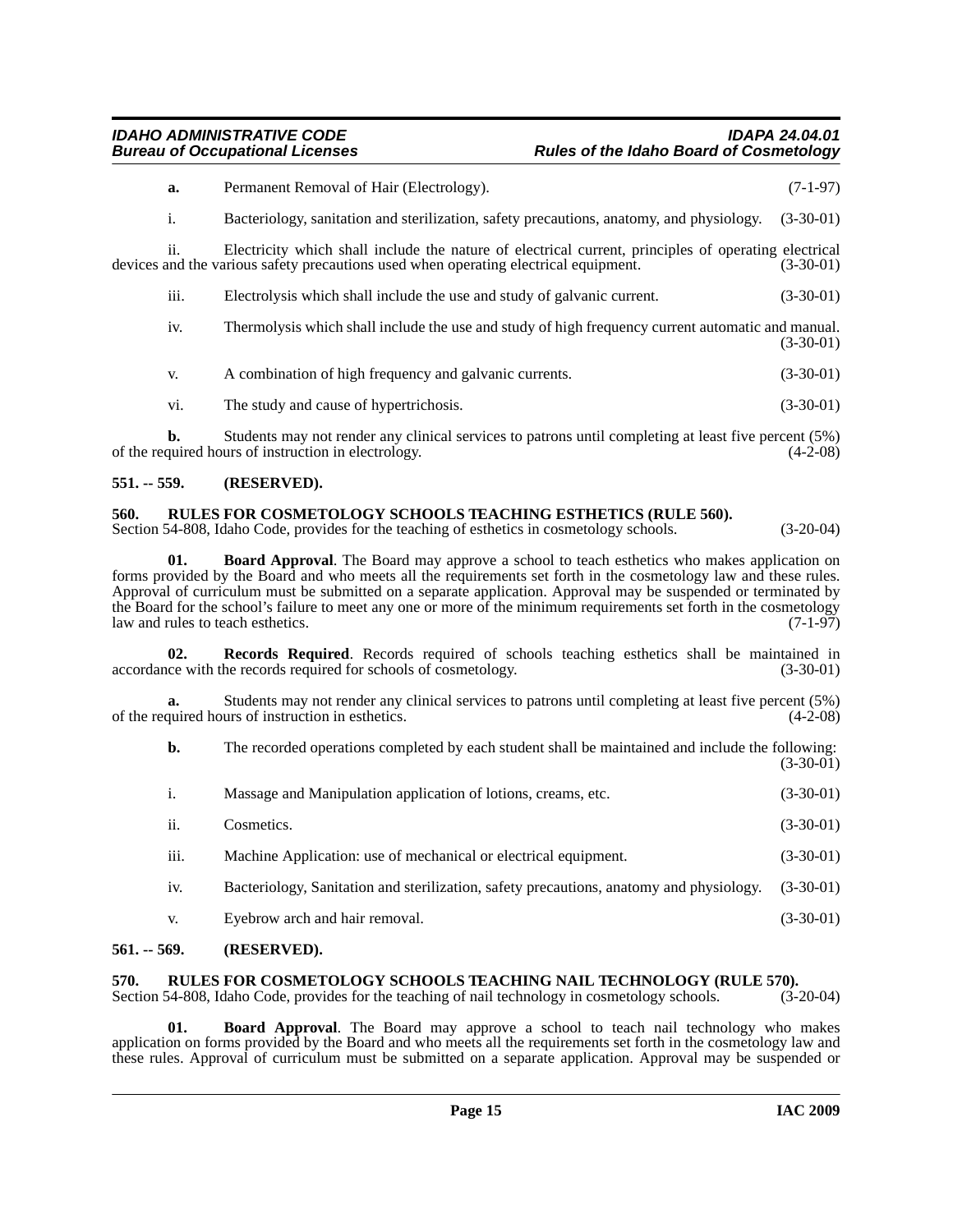# **a.** Form nails; (3-30-01)

cosmetology law and rules to teach nail technology.

records required for schools of cosmetology.

**b.** Finished tips; (3-30-01) **c.** Wraps and mends; and (3-30-01) **d.** Basic manicures and pedicures. (3-30-01)

terminated by the Board for the school's failure to meet any one or more of the minimum requirements set forth in the cosmetology law and rules to teach nail technology.

percent (5%) of the required hours of instruction. All work done on patrons must be completed by students and supervised by instructors. (4-2-08)

**03.** Record of Training. A record of operations completed by each student shall be maintained of the following: (3-30-01) following: (3-30-01)

**a.** Records required of schools teaching nail technology shall be maintained in accordance with the equired for schools of cosmetology. (3-30-01)

<span id="page-15-2"></span>**b.** Students may not render any clinical services to patrons until the student has completed at least five

### <span id="page-15-0"></span>**571. -- 574. (RESERVED).**

supervised by instructors.

### <span id="page-15-1"></span>**575. RULES FOR COSMETOLOGY SCHOOLS TEACHING HAIRCUTTING (RULE 575).**

Section 54-808, Idaho Code, provides for the teaching of haircutting in cosmetology schools. (3-19-07)

**01. Board Approval**. The Board may approve a school to teach haircutting who makes application on forms provided by the Board and who meets all the requirements set forth in the cosmetology law and these rules. Approval of curriculum must be submitted on a separate application. Approval may be suspended or terminated by the Board for the school's failure to meet any one or more of the minimum requirements set forth in the cosmetology law and rules to teach haircutting. (3-19-07)

### **02. Records Required**. (3-19-07)

**a.** Records required of schools teaching haircutting shall be maintained in accordance with the records required for schools of cosmetology. (3-19-07)

**b.** Students may not render any services to patrons until the student has completed at least five (5%) of the required hours of instruction. All work done on patrons must be completed by students and supervised by instructors. (3-19-07)

**03.** Record of Training. A record of operations completed by each student shall be maintained of the following: (3-19-07) following: (3-19-07)

**a.** Haircutting and Hair shaping; (3-19-07)

**b.** Creative hair styling which shall include hair styles, wet sets/styling, thermal styles, fingerwaving, (3-19-07) (free styling; braiding/free styling;

| c. | Use of cutting implements;         | $(3-19-07)$ |
|----|------------------------------------|-------------|
| d. | Basic shampooing and conditioning. | $(3-19-07)$ |
|    | $\mathbf{S}$ on the strong         | (2, 10, 07) |

**e.** Sanitation (3-19-07)

<span id="page-15-3"></span>**02. Records Required**. (7-1-97)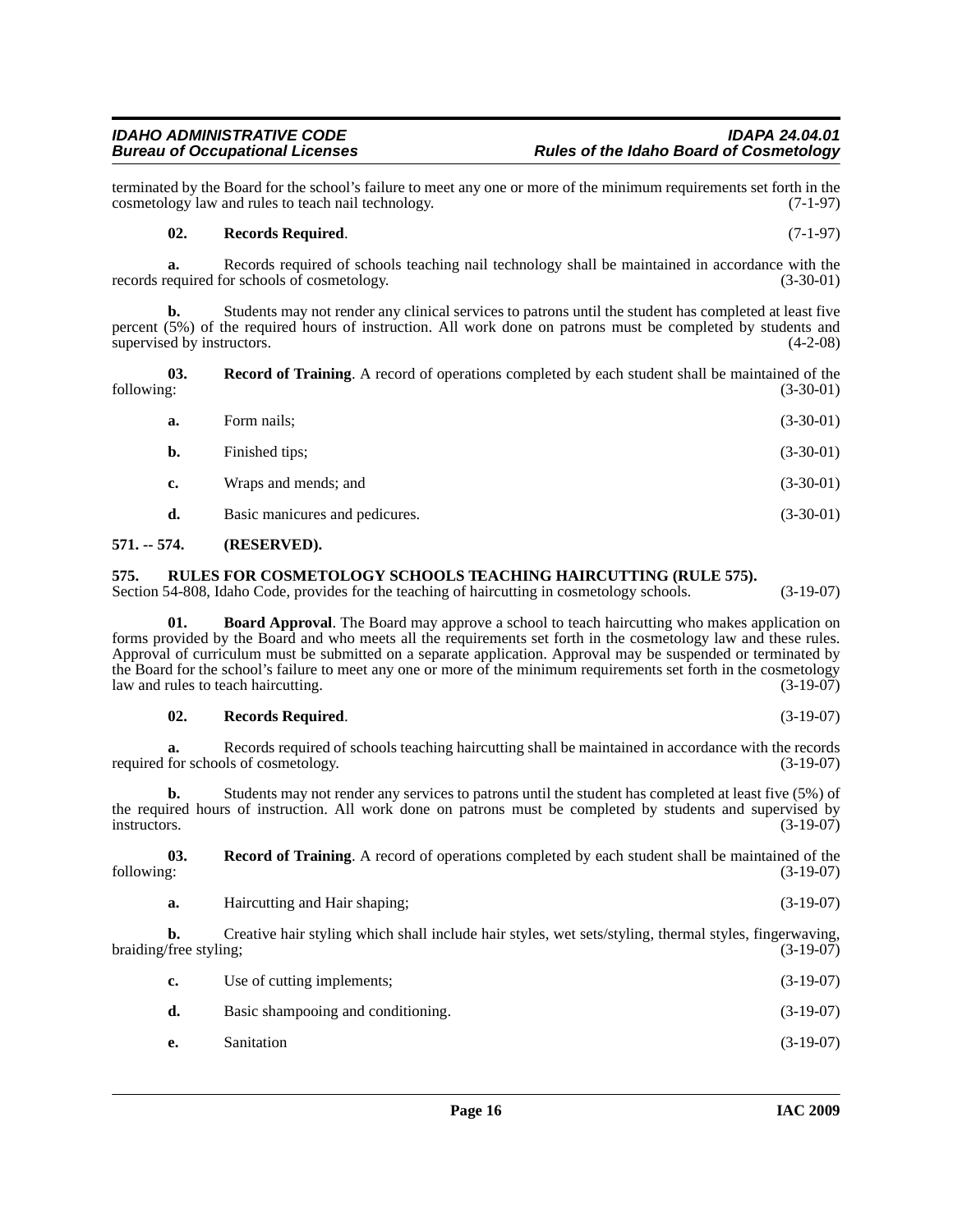<span id="page-16-0"></span>**576. -- 599. (RESERVED).**

#### <span id="page-16-1"></span>**600. INSTRUCTOR RULES (RULE 600).**

#### <span id="page-16-5"></span><span id="page-16-3"></span>**01. Requirements for Instructor License**. (7-1-97)

**a.** Application for an instructor license shall be made on forms furnished by the Board and nied with the required fees. (7-1-97) accompanied with the required fees.

**b.** Section 54-805(2), Idaho Code, provides for twelve (12) semester college credit hours or equivalent, as approved by the Board, or successful completion of the examination required by Board rules. Credit hours must be obtained from the Education Department, Speech Communications Department or from the Psychology/Sociology Department and other credit at the discretion of the Board. (5-8-09) Psychology/Sociology Department and other credit at the discretion of the Board.

**c.** Equivalent: (7-1-97)

i. Teaching seminars directed to cosmetology, nail technology, esthetics, or electrology must be approved by the Board. Fourteen (14) clock hours is equivalent to one (1) semester college credit hour in an approved seminar. Verification of satisfactory completion must be submitted to the Board for their approval. (3-30-01)

ii. Verified satisfactory teaching as a qualified instructor from another state three (3) of the previous vears immediately prior to application. five  $(5)$  years immediately prior to application.

**d.** Experience Requirements for Instructor Applicant (Reference Section 54-805(2)(8), Idaho Code). Five (5) years experience is deemed "immediately preceding" if obtained during the seven (7) year period immediately preceding application for licensure. immediately preceding application for licensure.

An electrologist with fewer than five (5) years' experience as a licensed electrologist must complete three (3) months, five hundred (500) hours of teacher's instruction in a cosmetology school approved to teach electrology as set forth in Subsection 550.08. (3-30-01)

**f.** Six (6) months of student teaching is considered to be one thousand (1,000) hours of instruction. Three (3) months of student teaching is considered to be five hundred (500) hours of instruction. (5-8-09)

**02. Records Required**. Records required of schools teaching student instructors shall be maintained in (3-30-01) (3-30-01) accordance with the records required for schools of cosmetology.

<span id="page-16-4"></span>**03. Record of Instruction**. Records of the operations completed by each student shall be maintained of the following:  $(3-30-01)$ 

<span id="page-16-2"></span>

| $601. - 699.$ | (RESERVED).                    |             |
|---------------|--------------------------------|-------------|
| g.            | Clinic Floor Supervision.      | $(3-30-01)$ |
| f.            | Testing and Evaluation.        | $(3-30-01)$ |
| e.            | Testing and Evaluation Theory. | $(3-30-01)$ |
| d.            | Practical Demonstrations.      | $(3-30-01)$ |
| c.            | Theory Class.                  | $(3-30-01)$ |
| b.            | Audio Visual Aid Preparation.  | $(3-30-01)$ |
| a.            | Lesson Planning.               | $(3-30-01)$ |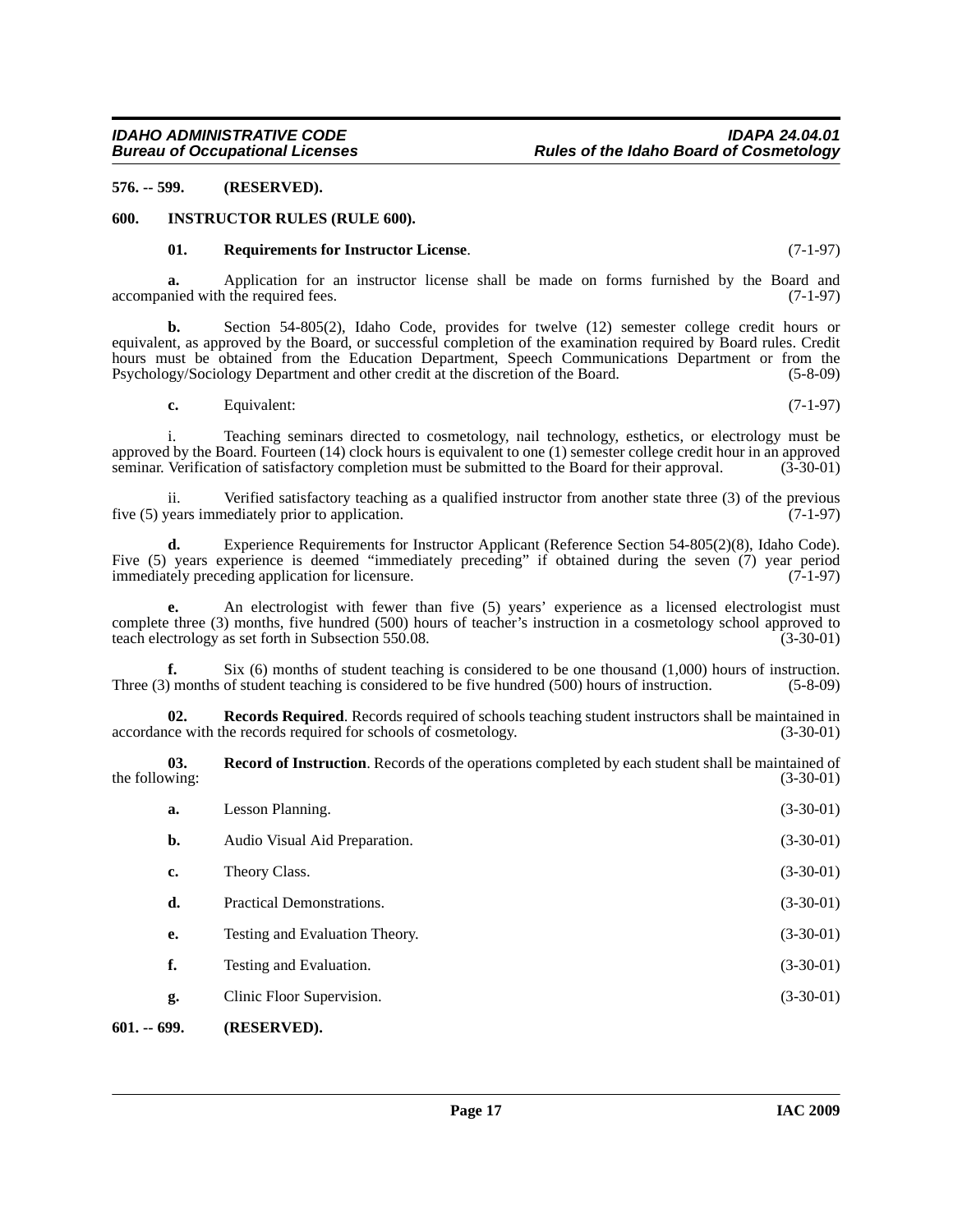#### <span id="page-17-4"></span><span id="page-17-0"></span>**700. COSMETOLOGY -- ELECTROLOGY, ESTHETICS, AND NAIL TECHNOLOGY APPRENTICE INSTRUCTION (RULE 700).**

Sections 54-805(6)(c) and 54-807, Idaho Code, provide for the practice of apprentices. (3-30-01)

**01. Cosmetology Apprentices**.There must be at least one (1) licensed cosmetology instructor and one (1) licensed cosmetologist in any cosmetological establishment at all times for each apprentice who is being trained therein. (7-1-99)

<span id="page-17-5"></span>**a.** One (1) instructor shall train no more than three (3) currently registered apprentices. (3-8-02)

<span id="page-17-7"></span><span id="page-17-6"></span>**b.** Each apprentice must also be supervised by a separate licensed cosmetologist. (3-8-02)

**02. Electrology Apprentices**. Apprentice instruction must be obtained under the direct personal supervision of an electrologist instructor. An electrologist instructor may train no more than one (1) apprentice at a time. (3-30-01)

**03. Esthetics Apprentices**. There must be at least one (1) licensed cosmetology instructor or esthetics instructor and one (1) licensed cosmetologist or licensed esthetician in any cosmetological establishment at all times for each apprentice who is being instructed therein. (3-8-02)

<span id="page-17-9"></span>**04. Nail Technology Apprentices**. There must be at least one (1) licensed cosmetology instructor or nail technology instructor and one (1) licensed cosmetologist or nail technician in any cosmetological establishment at all times for each apprentice who is being instructed therein.  $(3-8-02)$ at all times for each apprentice who is being instructed therein.

<span id="page-17-8"></span>**05.** Filing Application. Application for permit as an apprentice must be made on forms furnished by the Board. (3-30-01) the Board.  $(3-30-01)$ 

<span id="page-17-1"></span>**06. Application for Apprentice**. The application submitted for an apprentice permit must list the names and license numbers of the licensed cosmetologists, electrologists, estheticians, and nail technicians employed in the establishment in which an apprentice will serve apprenticeship. (3-30-01)

<span id="page-17-10"></span>**07. Prior to Beginning Instruction**. Prior to beginning of instruction, the instructor for any apprenticeship must submit and have Board approval of a curriculum for the entire apprenticeship instruction.

(3-30-01)

<span id="page-17-2"></span>**08. Application Must Be Accompanied by Proof of Meeting Educational Requirements**. Applications must be accompanied by proof of having satisfactorily completed two (2) years of high school (tenth grade) or having equivalent education. If applicant is a high school graduate, a photostatic copy of the high school diploma may be submitted. A letter written on high school stationery, signed by an officer of the high school, may be forwarded with the application. Such letter shall indicate that the applicant has satisfactorily completed the tenth grade and is eligible to commence the eleventh grade. Do not send original high school diploma to the Board.

(7-1-97)

<span id="page-17-12"></span>**09. Submit Proof of Birth**. Apprentices must furnish a copy of their birth certificate or other acceptable proof of birth with application. (7-1-97)

**10. Apprentice Permit**. An apprentice permit must be obtained from the Board before instruction as an apprentice begins. An original apprentice permit shall be dated and valid until such time as said apprentice is no longer enrolled as an apprentice is said establishment. (3-30-01)

<span id="page-17-11"></span><span id="page-17-3"></span>**11. Records Required**. Establishments instruction apprentices must maintain records as set forth: (3-30-01)

- **a.** For cosmetology apprentice in Subsection 500.05. (7-1-99)
- **b.** For electrology apprentice in Subsection 550.06. (4-9-09)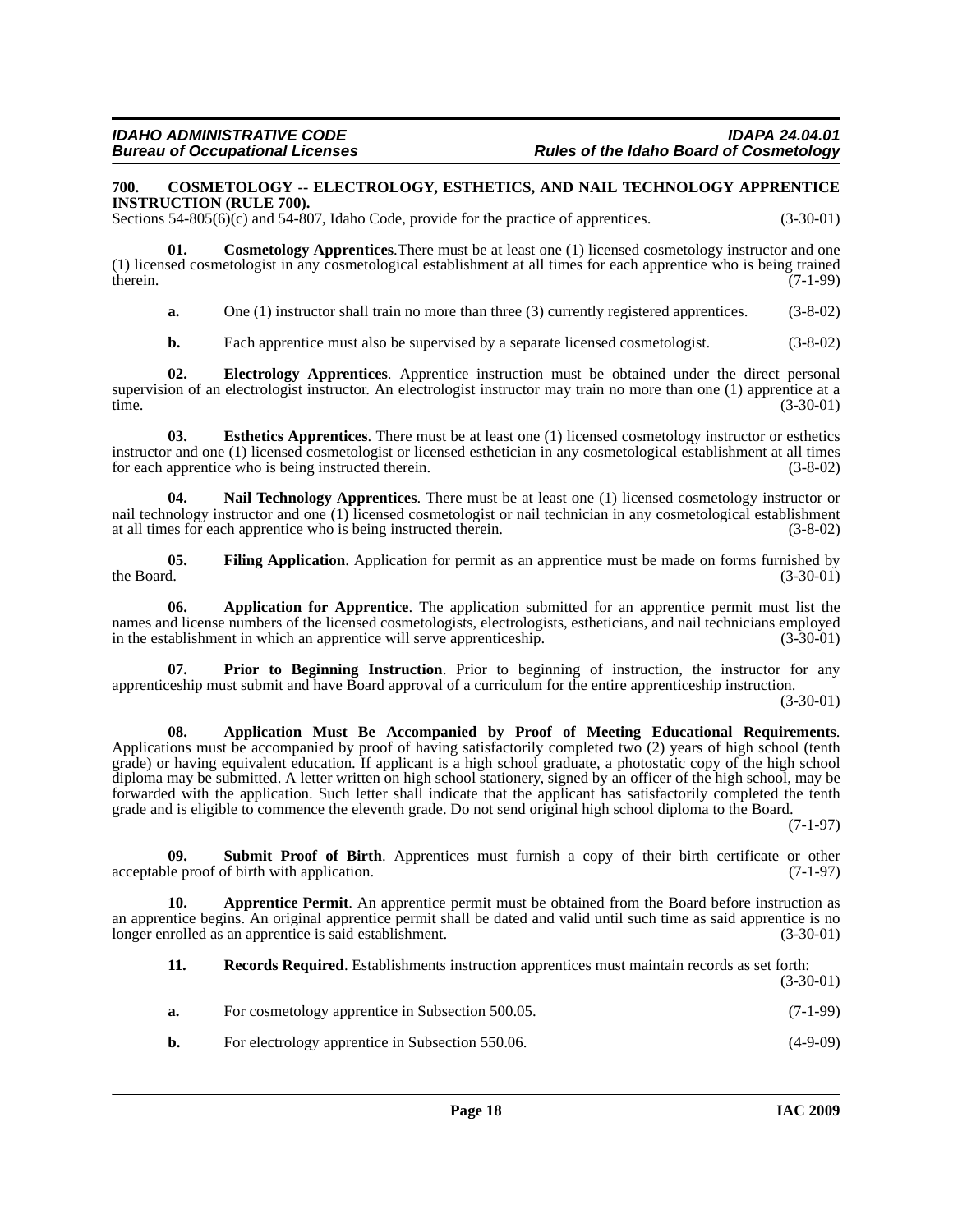### *IDAHO ADMINISTRATIVE CODE IDAPA 24.04.01* **Rules of the Idaho Board of Cosmetology**

| For esthetics apprentice in Subsection 560.02.       | $(7-1-99)$ |
|------------------------------------------------------|------------|
| For nail technology apprentice in Subsection 570.02. | $(7-1-99)$ |
| For haircutter apprentice in Subsection 575.02.      | $(4-9-09)$ |

**f.** Apprentices shall not be permitted to render any clinical service to patrons until said apprentice has ed at least five percent (5%) of the required hours of instruction. (4-2-08) completed at least five percent  $(5%)$  of the required hours of instruction.

**12. Record of Instruction**. Records of the operations completed by each student shall be maintained of the following:  $(3-8-02)$ 

<span id="page-18-9"></span>

| а. | For cosmetology apprentice in Subsection 500.06.     | $(7-1-97)$  |
|----|------------------------------------------------------|-------------|
| b. | For electrology apprentice in Subsection 550.07.     | $(3-30-01)$ |
| c. | For esthetics apprentice in Subsection 560.02.       | $(4-9-09)$  |
| d. | For nail technology apprentice in Subsection 570.03. | $(7-1-99)$  |
|    |                                                      |             |

<span id="page-18-3"></span>**e.** For haircutter apprentice in Subsection 575.03. (4-9-09)

**13. Discontinuance of a Course**. When an apprentice discontinues a course of study, the salon is to complete a Record of Instruction Form with the credited hours completed by the apprentice. This form is to be submitted to the Board. If an apprentice discontinues a course of instruction and does not transfer to another salon within sixty (60) days, the apprentice permit is automatically canceled and is to be submitted to the Board along with the Record of Instruction. (3-30-01) (3-30-01)

<span id="page-18-2"></span>**14. Before Resuming Instruction**. Before resuming instruction, after having discontinued a course, an apprentice must file a new application and pay an additional fee. The apprentice must receive a permit before resuming instruction. (3-30-01) resuming instruction.

<span id="page-18-4"></span>**15. Discontinuance of Establishment Instruction Apprentices**. If a licensed establishment where apprentices are being trained discontinues to operate as a salon, records of instruction covering all apprentices obtaining instruction at the time of discontinuance or prior thereto, must be filed in the office of the Board. (3-30-01)

<span id="page-18-7"></span>**16. Out of State Apprenticeship**. Prior to commencing a course of study in an Idaho approved establishment, an apprentice applicant is required to file with the Board a copy of the record of instruction from the out of state apprenticeship. For purposes of this section, the record of instruction will be a statement which gives detailed information regarding operations and hours of instruction, and which is to be verified by the licensing agency<br>or instructor(s) in the state in which the instruction was obtained. or instructor $(s)$  in the state in which the instruction was obtained.

### <span id="page-18-0"></span>**701. -- 799. (RESERVED).**

### <span id="page-18-6"></span><span id="page-18-1"></span>**800. INSPECTION AND SANITARY RULES. (RULE 800).**

Each cosmetological establishment and school of cosmetology and barber shop and school of barbering is subject to inspection by the Board or its designated agents in accordance with the following rules (reference Section 54-824, and 54-524, Idaho Code). Maximum possible score is indicated by number. (7-1-97)

<span id="page-18-8"></span>**01. Premises**. All shops and schools shall be open to inspection during business hours to authorized agents of the Cosmetology/Barber Boards. Shops and schools must be separated from living areas by substantial walls and/or closable doors. All shops and schools must be maintained in an orderly manner and shall be heated, lighted, and ventilated so as to be safe and comfortable to the operators and patrons. Score - five (5) (7-1-97)

<span id="page-18-5"></span>**02.** Floors, Walls, and Ceilings. Floors, walls, ceilings, furniture, and all other fixtures shall be kept in good repair at all times. Score - five (5) clean and in good repair at all times. Score - five  $(5)$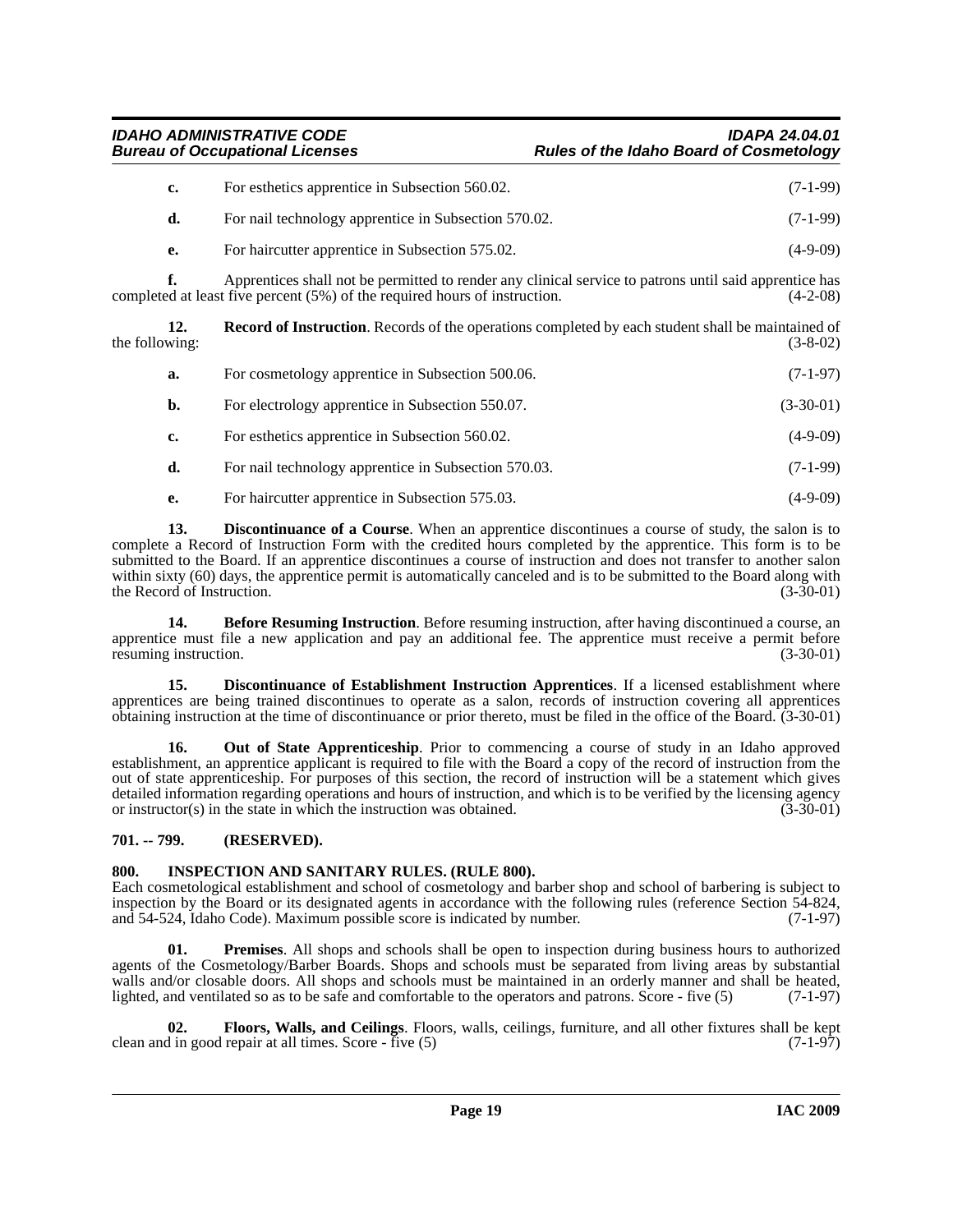# *IDAHO ADMINISTRATIVE CODE IDAPA 24.04.01*

<span id="page-19-5"></span>**03.** Instrument Cleaning. All instruments used by operators shall be thoroughly cleaned after each use to storage and/or sanitation. Score - fifteen (15) and prior to storage and/or sanitation. Score - fifteen  $(15)$ 

<span id="page-19-6"></span>**04. Instrument Sanitation**. All instruments used by operators shall be sanitized after cleaning and prior to use on each patron, with a sanitizing agent registered by the Environmental Protection Agency as Hospital Grade or better. Every precaution shall be taken to prevent the transfer of disease-causing pathogens from person to person. Score - fifteen (15) (7-1-97) person. Score - fifteen  $(15)$ 

<span id="page-19-12"></span>**05. Towels**. Clean towels shall be used for each patron. A clean paper or cloth neckband shall be used to provide a sanitary barrier which shall be maintained between each patron's neck and all multi-use capes. Paper towels and paper neckstrips shall be disposed of after one  $(1)$  use. Score - five  $(5)$  (7-1-97)

<span id="page-19-10"></span>**06. Storage of Equipment**. All instruments, towels, and linens shall be stored in clean, closed cabinets, drawers, and/or containers after they are cleaned and sanitized. Score - five (5) (7-1-97)

**07. Dispensers**. All solutions and/or compounds shall be clearly labeled, maintained, and dispensed in a sanitary manner. All single-use applicators shall be disposed of after one (1) use. Paraffins, waxes and all other solutions and/or compounds shall be maintained free of any foreign contaminants. Score - five (5) (7-1-99)

<span id="page-19-14"></span><span id="page-19-13"></span><span id="page-19-11"></span><span id="page-19-4"></span>**08.** Uniforms. All clothing worn by operators shall be clean and washable. Score - five (5) (7-1-97)

**09. Water Supply**. Water supplies shall be from an approved source. Sufficient basins with hot and cold running water, approved drainage systems, soap and single-use towels shall be conveniently located within the work area. Every operator and/or student shall wash their hands prior to providing service to any patron. Score - ten  $(10)$   $(7-1-97)$ 

**10. Toilet Facilities**. Clean, adequate and convenient toilet facilities, located and accessible from within the building where the shop or school is located, shall be available for use by operators and patrons. A basin with hot and cold running water, approved drainage systems, soap and single-use towels shall be provided within said facilities. Score - ten  $(10)$  (7-1-97)

<span id="page-19-9"></span>**11. Safety**. Each shop and school shall have a clearly identifiable first-aid kit readily accessible on the premises. No animals are allowed in shops or schools except those animals trained to provide service to the physically impaired. Score - five (5) (7-1-97)

<span id="page-19-7"></span>**12. Licenses and Certificates**. All shops and schools must be licensed prior to their operation and must be under the direct supervision of a licensed operator. A current shop and/or school license, valid operator license(s) or permit(s), a copy of these rules, and a valid classification card shall be conspicuously displayed in the work area of each shop and/or school for the information of operators, Board agents, and the public in general. Score - fifteen (15) (7-1-97)  $-$  fifteen  $(15)$ 

<span id="page-19-2"></span>**13. Classification of Shops and Schools**. Following an inspection, each shop and school will receive classification as follows:  $100\%$  -  $90\%$  = "A";  $89\%$  -  $80\%$  = "B"; 79% and below = "C." The "C" classification denotes an unacceptable rating and improvements are required within thirty (30) days for continued operation.

(7-1-97)

#### <span id="page-19-0"></span>**801. -- 814. (RESERVED).**

#### <span id="page-19-1"></span>**815. DISCIPLINE (RULE 815).**

<span id="page-19-8"></span><span id="page-19-3"></span>**01. Proposed Fines**.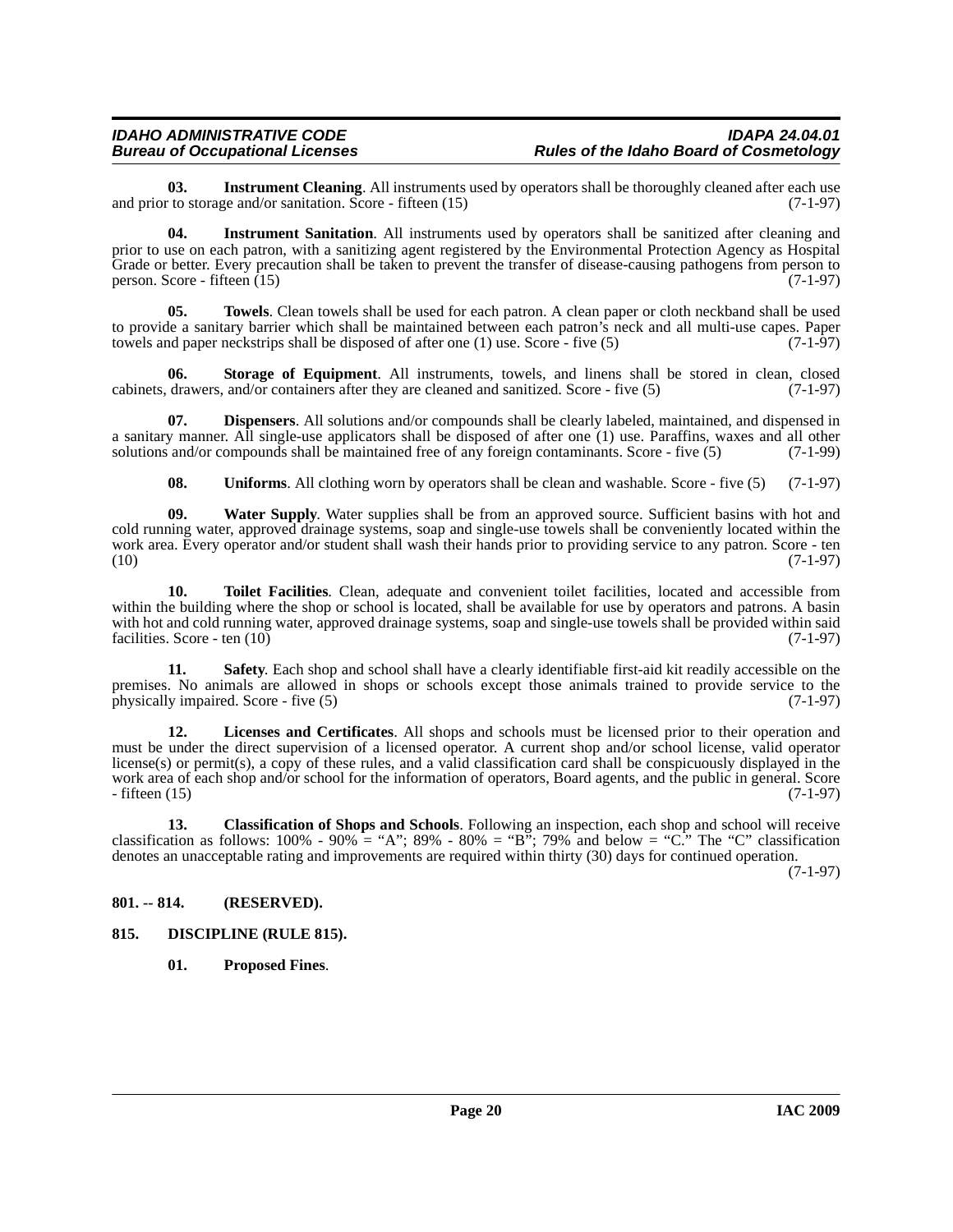| <b>VIOLATION</b>                                                                                                                                                                                                                                                                                                                                                                                                                                                                                                                                                                                                                                                                                                                                                                                                                                                                                                                                      | <b>MAXIMUM FINE</b><br>(each violation) |
|-------------------------------------------------------------------------------------------------------------------------------------------------------------------------------------------------------------------------------------------------------------------------------------------------------------------------------------------------------------------------------------------------------------------------------------------------------------------------------------------------------------------------------------------------------------------------------------------------------------------------------------------------------------------------------------------------------------------------------------------------------------------------------------------------------------------------------------------------------------------------------------------------------------------------------------------------------|-----------------------------------------|
| Operating An Unlicensed Establishment/School.<br>Includes: Failure to obtain original license (includes change of ownership or<br>location);<br>Failure to renew license;                                                                                                                                                                                                                                                                                                                                                                                                                                                                                                                                                                                                                                                                                                                                                                             | \$ 500<br>\$250                         |
| <b>Unlicensed Practice.</b><br>Includes: Failure to renew license;<br>Practice beyond the scope of license/permit;<br>Practice with an altered license/permit.                                                                                                                                                                                                                                                                                                                                                                                                                                                                                                                                                                                                                                                                                                                                                                                        | \$250<br>\$250<br>\$1,000               |
| <b>Allowing Unlicensed Practice.</b><br>Includes: Owners, Employees, Renters/Leasees, Partners, Family Members,<br>Others.                                                                                                                                                                                                                                                                                                                                                                                                                                                                                                                                                                                                                                                                                                                                                                                                                            | \$1,000                                 |
| <b>Practice In An Unlicensed Establishment.</b><br>Includes: Owners, Employees, Renters/Leasees, Partners, Family Members,<br>Others.                                                                                                                                                                                                                                                                                                                                                                                                                                                                                                                                                                                                                                                                                                                                                                                                                 | \$250                                   |
| Failing To Allow The Inspection Of An Establishment.<br>Includes: Failure to admit investigator during business hours;<br>Obstructing/hindering the inspection process;<br>Threatening or exerting physical harm to investigators;<br>Allowing acts of obstruction or harm to occur.                                                                                                                                                                                                                                                                                                                                                                                                                                                                                                                                                                                                                                                                  | \$1,000                                 |
| Failing To Correct Unacceptable Conditions Within 30 Days.<br>Includes: Failure to separate other business/living areas;<br>Failure to maintain floors, walls, ceilings in good repair;<br>Failure to adequately clean instruments;<br>Failure to adequately sanitize instruments;<br>Failure to use clean towels;<br>Failure to maintain sanitary barrier with multi-use capes;<br>Failure to appropriately store instruments/equipment;<br>Failure to appropriately maintain/dispense products;<br>Failure to wear clean washable clothing;<br>Failure to maintain approved water supply;<br>Failure to maintain approved toilet facilities;<br>Failure to wash hands prior to service;<br>Failure to provide first aid kits;<br>Failure to keep pets or birds out of establishment;<br>Failure to prevent fire or safety hazard;<br>Failure to conspicuously display required certificates;<br>Failure to conspicuously display required licenses. | \$250                                   |

(7-1-99)

<span id="page-20-1"></span>**02. Fine in Addition to Other Discipline**. For any one (1) or combination of those violations noted under Section 54-816 or 54-819, Idaho Code, the Board may impose a fine of up to one thousand dollars (\$1000) in addition to any refusal to issue, revocation, or suspension of any certificate or license. (7-1-99)

<span id="page-20-0"></span>**03. Costs and Fees in Disciplinary Proceeding**. The Board may order all licensed practitioners to pay the costs and fees incurred by the Board in the investigation or prosecution of the licensee for violation of Section 54- 816, Idaho Code. (7-1-99)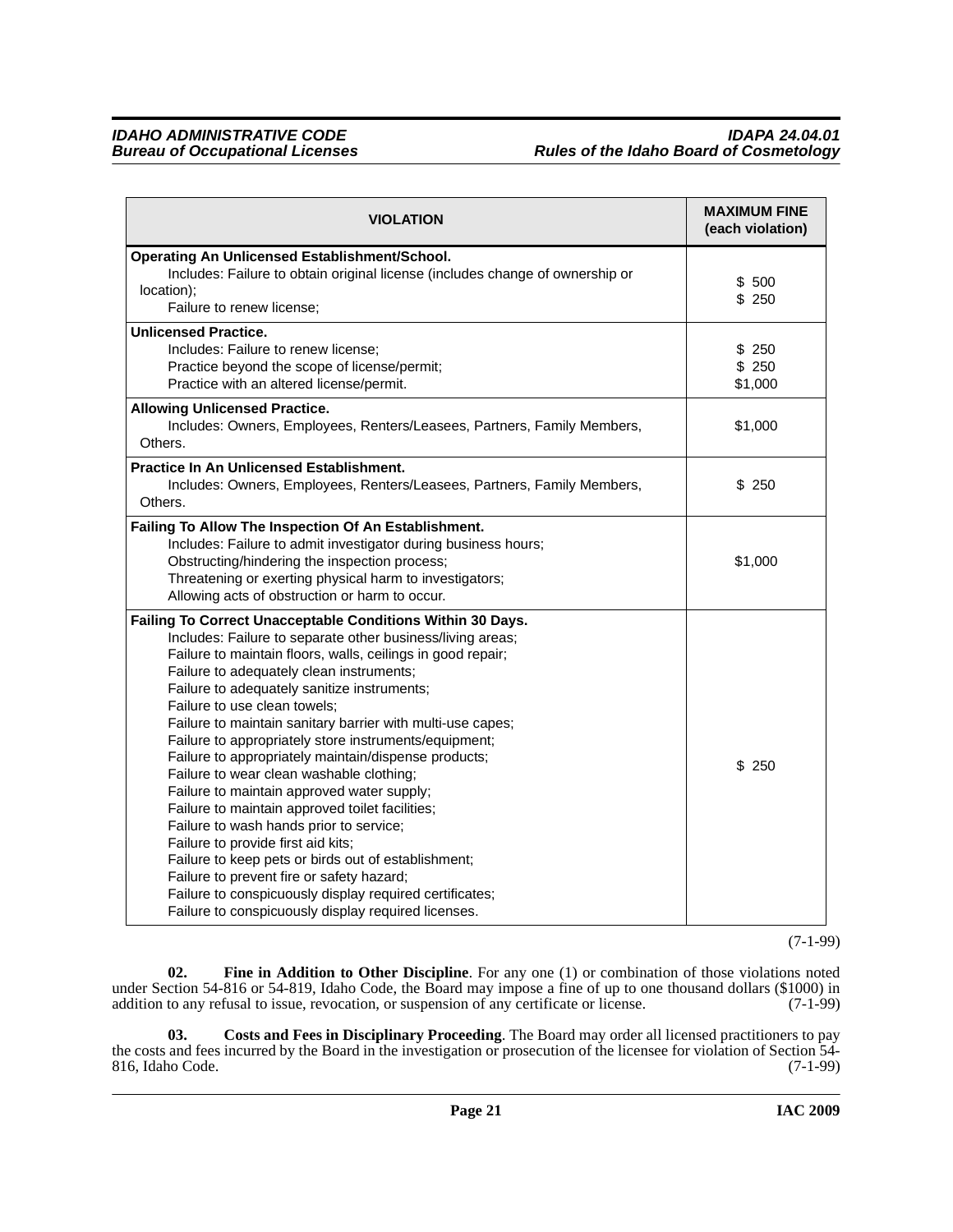#### <span id="page-21-0"></span>**816. -- 825. (RESERVED).**

#### <span id="page-21-1"></span>**826. RULE MAKING HISTORY PRIOR TO JULY 1, 1993. (RULE 826).** RULES AS ADOPTED April 21, 1992, EFFECTIVE May 11, 1992, REISSUED July 1, 1993. (7-1-97)

<span id="page-21-2"></span>**827. -- 999. (RESERVED).**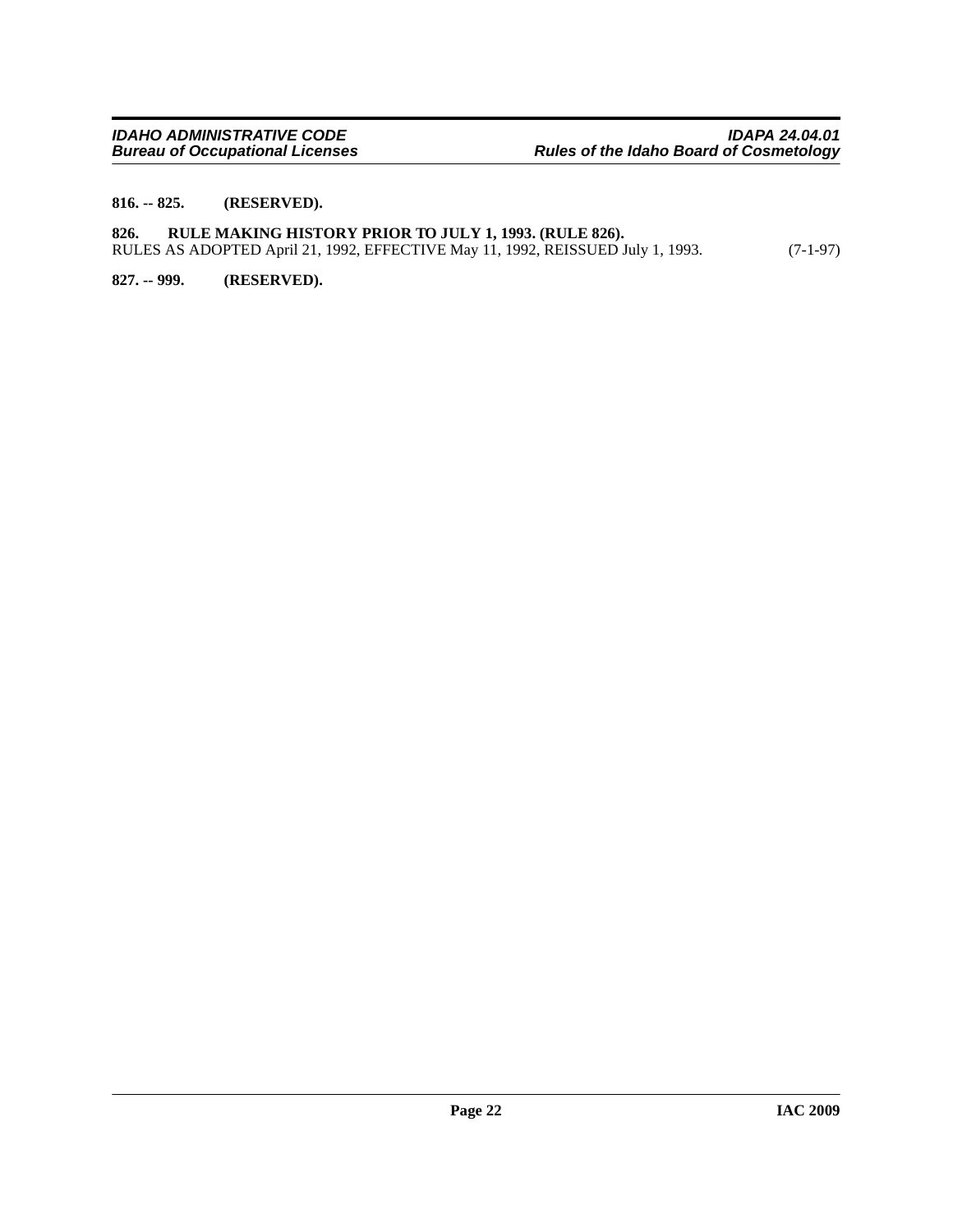# *Subject Index*

#### **A**

[Addition of an Owner](#page-8-3) 9 [Addition of an Owner, School](#page-13-2) 14 [Address Of The Idaho Board Of](#page-2-10)  Cosmetology 3 [Adequate Space, Schools](#page-11-0) 12 [Adequate Toilet Facilities](#page-8-4) 9 [Annual Review of Curriculum &](#page-11-1)  Catalog, Schools 12 [Application & Fee For Permit To](#page-5-6)  Demonstrate Or Teach Cosmetology 6 [Application Before Opening &](#page-11-2)  Operating a School 12 [Application for Apprentice,](#page-17-1) 18 [Application for License by](#page-5-7)  Examination 6 [Application Must be Accompanied by](#page-5-8)  Endorsement Fee & Original License Fee 6 [Application Must be Accompanied by](#page-17-2)  Proof of Meeting Educational Requirements, Apprentice Training 18 [Application Must be Accompanied by](#page-5-9)  Proof of Meeting Educational Requirements, Licensure by Endorsement 6 [Applications](#page-5-10) 6 [Applications Must be Complete to be](#page-6-4)  Accepted 7 [Applications, Licensure & Operation of](#page-7-0)  Primary & Contiguous Establishments 8 [Apprentice License, Apprentice](#page-17-3)  Training 18 **B** [Before Resuming Training, Apprentice](#page-18-2)  Training 19 [Board Approval, Cosmetology Schools](#page-13-3) 

Approved to Teach Electrology 14 [Board Approval, Cosmetology Schools](#page-14-4)  Teaching Esthetics 15 [Board Approval, Cosmetology Schools](#page-14-5)  Teaching Nail Technology 15 [Board Meetings](#page-4-2) 5 [Board Member Qualifications](#page-3-2) 4 [Board Must Be Informed of All](#page-8-5)  Changes 9 [Board Must be Informed of All](#page-12-2)  Changes, School 13 [Board Qualifications - Procedures -](#page-3-3)  Meetings - Policies 4 [Bureau](#page-2-11) 3

[Businesses Other Than Cosmetological](#page-7-1)  Establishments or Barber Shops 8

### **C**

[Certificate of Graduation](#page-3-4) 4 [Certification of Licensure](#page-5-11) 6 [Change of Ownership or Location](#page-8-6) 9 [Change of Ownership or Location,](#page-12-3)  Schools 13 [Chief](#page-2-12) 3 [Classification of Shops & Schools,](#page-19-2)  Inspection & Sanitary Rules 20 [Conditions for Issuance](#page-8-7) 9 [Contiguous Establishment License](#page-7-2) 8 [Cosmetological Establishment Changes](#page-8-8)  In - Ownership - Location - Licensure Requirements 9 [Cosmetological School Changes In -](#page-12-4)  Ownership - Location - Licensure Requirements 13 [Cosmetology - Electrology, Esthetics, &](#page-17-4)  Nail Technology Apprentice Training 18 [Cosmetology Apprentices](#page-17-5) 18 [Cosmetology Requirements For](#page-9-5)  Licensure By Examination 10 [Costs & Fees in Disciplinary](#page-20-0)  Proceeding 21 [Credit for Experience, Electrology](#page-9-6)  Licensure by Examination 10 [Credit for Instruction, Cosmetology](#page-9-7)  Licensure By Examination 10 [Credit Given for Instruction,](#page-9-8)  Electrology Licensure by Examination 10 [Credit Given for Instruction, Esthetics](#page-9-9)  Licensure by Examination 10 [Credit Given for Instruction, Nail](#page-10-8)  Technology Licensure by Examination 11 [Current License](#page-2-13) 3 **D** [Definitions, IDAPA 24.04.01, Rules Of](#page-2-14)  [Degrees](#page-6-5) 7

The Idaho Board Of Cosmetology 3 [Deletion of an Owner](#page-8-9) 9 [Deletion of an Owner, School](#page-12-5) 13 [Discipline](#page-19-3) 20 [Discontinuance of a Course, Apprentice](#page-18-3)  Training 19 [Discontinuance of Establishment](#page-18-4)  Training Apprentice 19 [Discontinuance of School](#page-12-6) 13 [Dispensers, Inspection & Sanitary](#page-19-4)  Rules 20

#### **E**

[Electrologist Instructor/Student Ratio,](#page-13-4)  Cosmetology Schools Approved to Teach Electrology 14

[Electrology Apprentices](#page-17-6) 18 [Electrology Requirements For](#page-9-10)  Licensure By Examination 10 [Endorsement Certification](#page-3-5) 4 [Equivalent Test, In lieu of High School](#page-6-6)  Education 7 [Establishing Equivalency In Lieu Of](#page-6-7)  The Required High School Education 7 [Establishment](#page-2-15) 3 [Esthetics Apprentices](#page-17-7) 18 [Esthetics Requirements For Licensure](#page-9-11)  By Examination 10 [Examination](#page-3-6) 4, [7](#page-6-8) [Examination Fees](#page-4-3) 5 [Examinations - General](#page-10-9) 11 **F** [Fees](#page-4-4) 5 [Fees Shall Not Be Prorated or](#page-5-12)  Returnable 6

[Filing Application](#page-5-13) 6 [Filing Application, Apprentice](#page-17-8)  Training 18 [Filing of Record of Instruction,](#page-9-12)  Cosmetology Licensure By Examination 10 [Filing of Record of Instruction,](#page-9-13)  Electrology Licensure by Examination 10 [Filing of Record of Instruction,](#page-9-14)  Esthetics Licensure by Examination 10

- [Filing of Record of Instruction, Nail](#page-10-10)  Technology Licensure by Examination 11
- [Fine in Addition to Other](#page-20-1)
- Discipline 21

[First-Aid Kit](#page-3-7) 4 [Floors, Walls & Ceilings, Inspection &](#page-18-5)  Sanitary Rules 19

**G**

[GED Test](#page-6-9) 7 [Gender](#page-2-16) 3

**H** [Hospital Grade](#page-3-8) 4 [Hours Credit Toward Licensure,](#page-9-15)  Cosmetology Licensure By Examination 10 [Hours Credit Toward Licensure, Nail](#page-10-11)  Technology Licensure by Examination 11 **I**

[If Applicant is From Another State](#page-8-10) 9 [Inspection & Sanitary Rules](#page-18-6) 19 [Instructor Rules](#page-16-3) 17 [Instrument Cleaning, Inspection &](#page-19-5)